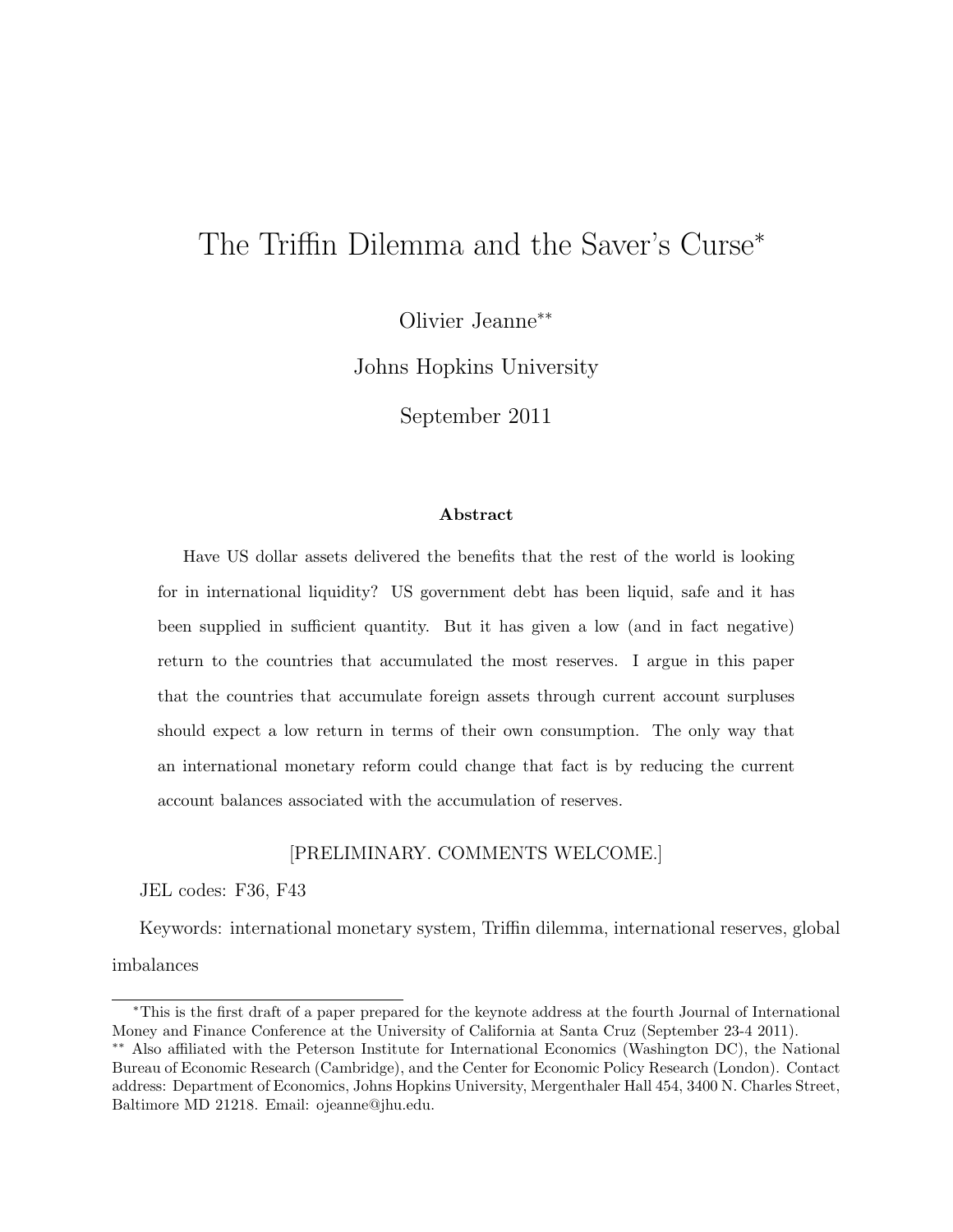## 1 Introduction

The international monetary system, viewed from a very high altitude, could be described as follows. There is a center and there is a periphery. The periphery uses safe and liquid assets of the center as reserve assets. There are three necessary conditions for the system to be viable (i.e., to deliver satisfactory outcomes for its participants):

- (i) the international asset must be liquid and safe;
- (ii) it must be provided in sufficient quantity and;
- (iii) it must deliver an appropriate return.<sup>1</sup>

But to which extent can these conditions be simultaneously satisfied? There are debates about the role of the US dollar in the international monetary system and in particular, about its performance as a stable international store of value. A number of policymakers have criticized the current system on the grounds that the value of the dollar is determined by the domestic objectives of the US authorities rather than a concern to provide a stable store of value for the rest of the world (most notably Zhou (2009)). This has led to debates about the current system, which remains based primarily based on the US dollar as a reserve currency, should be replaced by a more multipolar system with a greater role for the euro and perhaps (in the longer term), the renminbi, or the SDR (Eichengreen (2011)).

Recent debates have seen the resurgence of an old question, which is whether an international monetary system that relies the currency and the assets of a particular country to provide international liquidity is sustainable. Triffin (1960) famously pointed to an internal contradiction that was undermining the Bretton Woods fixed exchange rate system. The quantity of dollars that the US needed to create in order to satisfy the rest of the world's demand for international liquidity grew at a faster rate than the US gold reserves, so that the fixed parity between the dollar and gold would be increasingly difficult to maintain. Triffin's

<sup>&</sup>lt;sup>1</sup>In addition, if there are fixed exchange rates, the monetary policy of the center must be acceptable to the periphery. With floating exchange rates this not as important, although a minimum of stability is necessary to make the nominal assets of the center safe.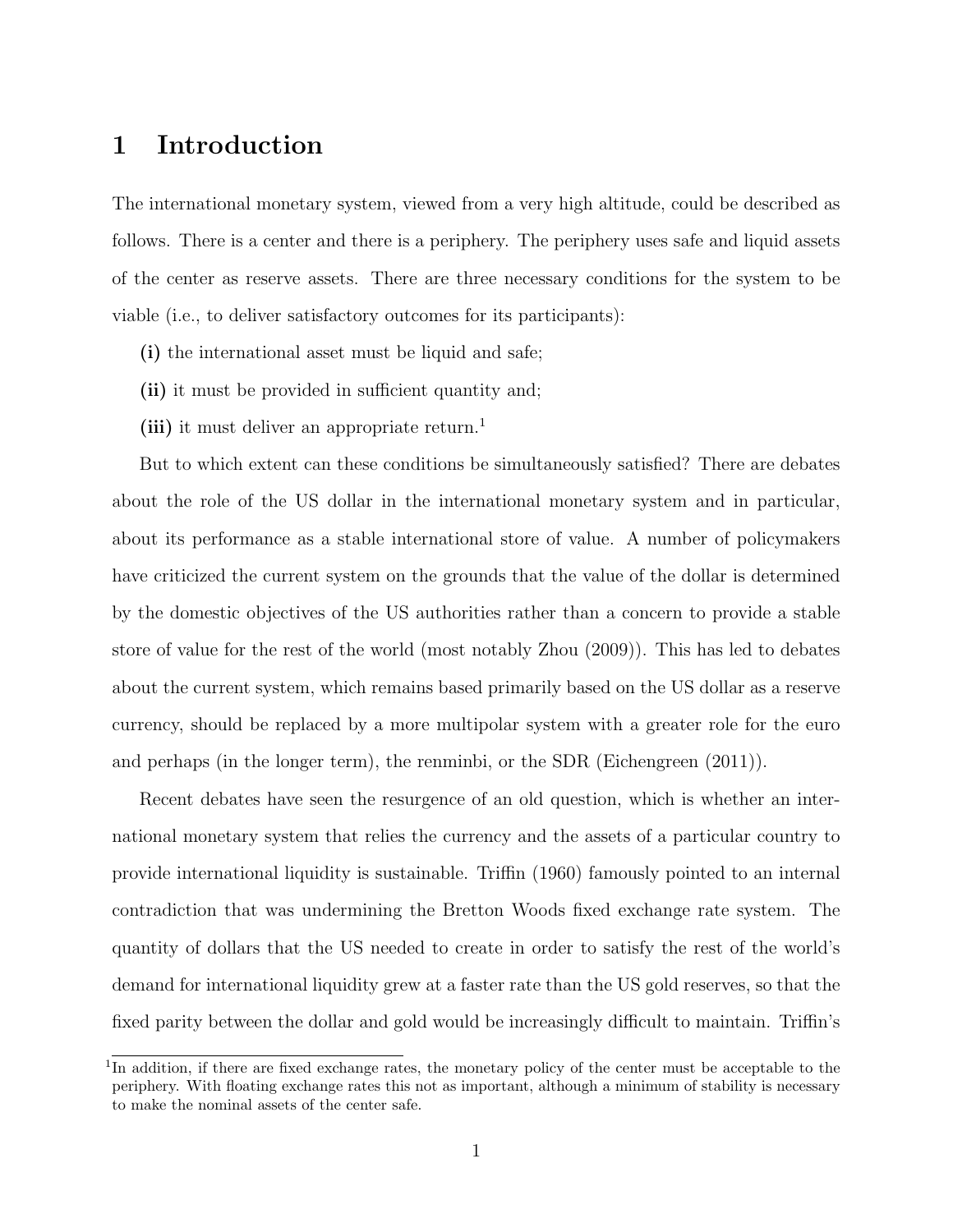argument was mainly about the problem of maintaining a fixed peg to gold but it is now being updated and applied *mutatis mutandis* to today's system of floating exchange rates. A fiscal variation on the Triffin dilemma theme has been proposed by Fahri, Gourinchas and Rey (2011) and Obstfeld (2011). Those authors argue that as reserves are composed of US public debt, and the share of the US in the global economy is shrinking, the US progressively loses its fiscal capacity to satisfy the rest of the world's demand for liquid assets.

I propose in this paper another variation on this theme. The internal tension that is highlighted in this paper involves the relationship between current account imbalances, exchange rates and interest rates. I argue that, to the extent that the US assets are accumulated by the rest of the world through current account surpluses rather than the financial account, those assets must deliver a low return. This is because the accumulation of foreign assets moves interest rates and exchange rates in a way that endogenously reduce their return. The periphery's accumulation of US assets has several effects in equilibrium. First, there is a current account deficit in the US, which lowers the US interest rate ("global savings glut" effect). Second, the dollar appreciates when the assets are accumulated, and depreciates when the current account imbalances unwind. So periphery countries apply the opposite of the investor's adage "buy low, sell high". They buy dollar assets when the dollar is high and sell (or stop buying) it when it is low. It follows that the three conditions listed above are indeed inconsistent: accumulating large quantity of US assets decreases the return on those assets, and the countries that accumulate the most foreign assets will have the lowest return (whence the "saver's curse" in the title)

This point is explained and quantified with the help of a simple theoretical framework. I consider a world with many countries (the center country and periphery countries), one tradable good and a range of nontradable goods. By assumption, periphery countries wish to hold a certain quantity of the center's assets and a certain fraction of those assets are accumulated through the current account. I then look at the return that periphery countries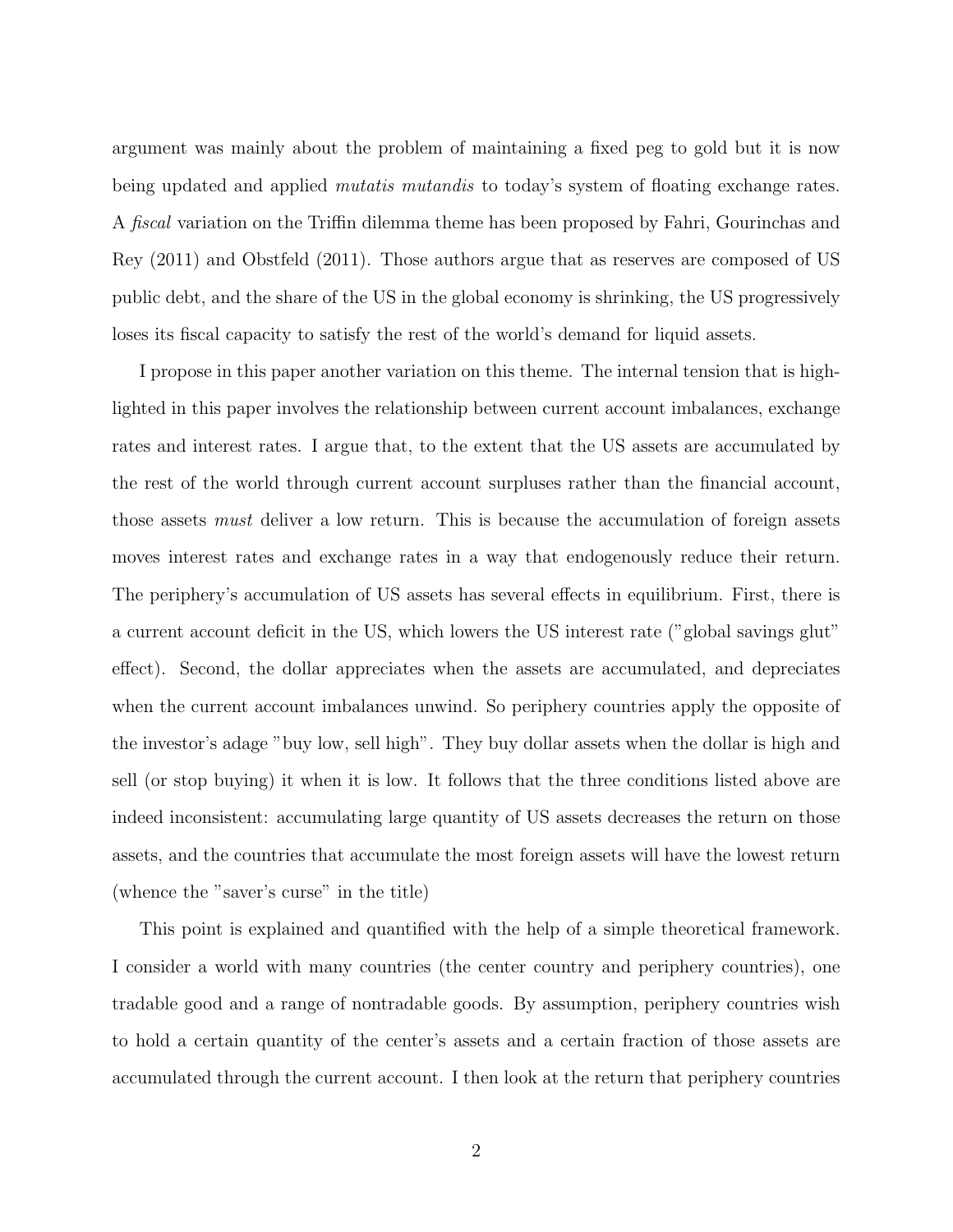receive on their foreign assets in terms of their own consumption. The own-consumption rate of return is what matters for welfare, and it is not the same for all countries. Then I use the model to understand how the own-consumption returns that periphery countries receive on their foreign assets depend on various factors such as the size and growth rate of the center relative to the periphery, or the extent to which the reserves are accumulated through the current account, etc.

I then use this framework to define and measure the "fundamental equilibrium return on foreign assets" (FERFA). This concept is defined by analogy with that of fundamental equilibrium exchange rates developed by Williamson (1994). The FERFA is the ownconsumption return that periphery countries can expect to receive on their foreign assets after the interest rates and exchange rates have adjusted to put their current accounts on a sustainable path. The "FERFA gap" is defined as the differential between the FERFA and the normal or long-return return.

The model is then calibrated to estimate the FERFA gap on the US assets held by the three non-oil-exporting economies that have accumulated the most reserves between 2000 and 2007 (China, India and Brazil). I find that the return gap is large and negative: it is -14.8 % on average, and it is -19.2 % for China. A small part of this is due to a fall in the US interest rate, but most of it is due to an expected appreciation of the renminbi. And most of this appreciation is due to high growth in China and the Balassa-Samuelson effect, not to factor external to China. In fact, the only way China could avoid having a low return on its foreign assets is if it imported foreign capital through a current account deficit, as basic neoclassical theory suggests it should do given its high growth rate (see Gourinchas and Jeanne (2007)).

So there seems indeed to be a dilemma for periphery countries between accumulating large amounts of net foreign assets and receiving a decent return on those assets. Can this dilemma be resolved? I use the model to discuss two approaches. First, what if one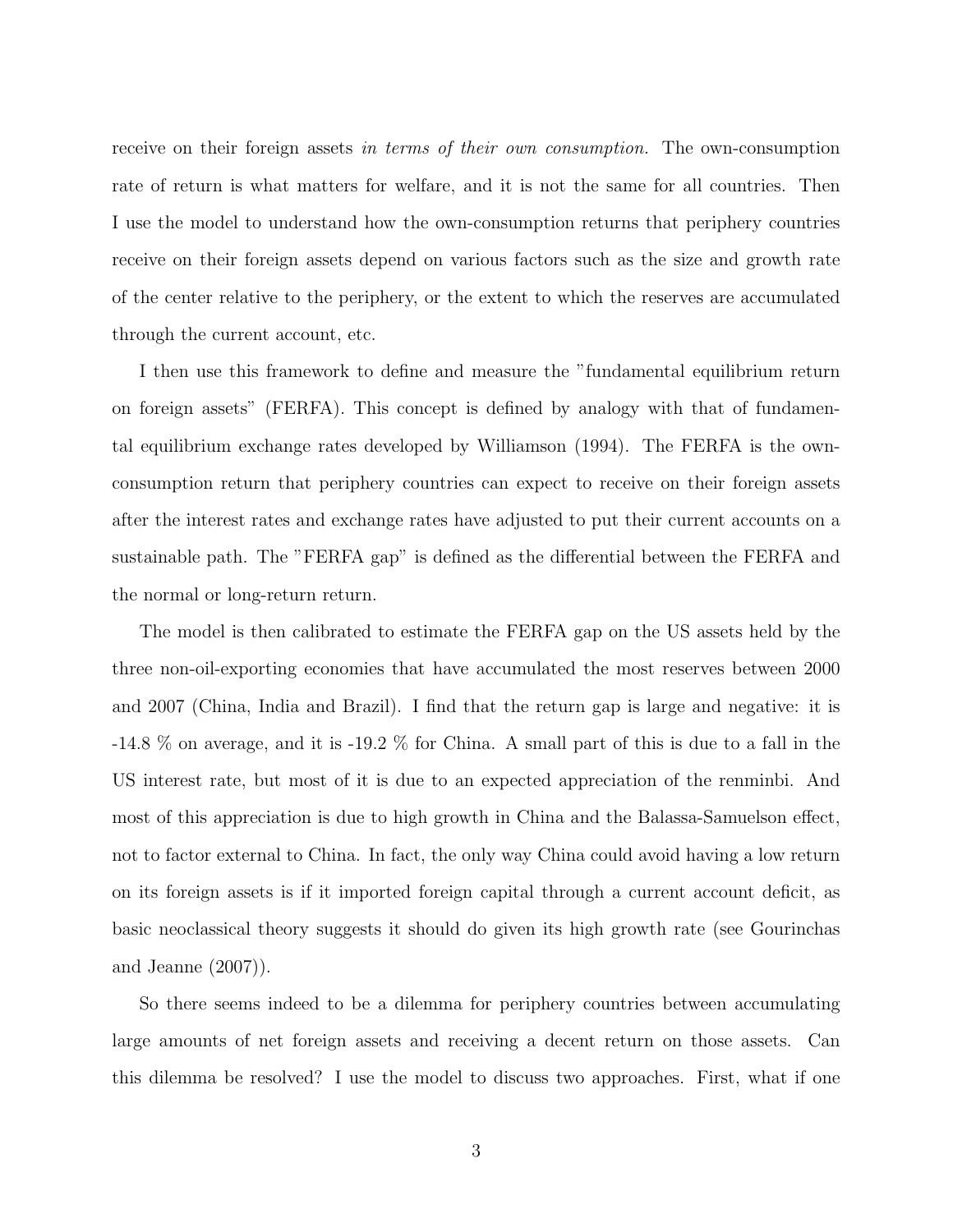increases the size of the center? I find that this would mitigate the dilemma, but only by a small amount. Second, what about the SDR? The answer really depends on how the SDR is used for. For the SDR to have a large impact, it would have to make periphery countries reduce their accumulation of reserves through the current account. This is consistent with proposals to use the SDR in global financial safety nets—if one believes that reserves are accumulated primarily for precautionary reasons.

The paper is structured as follows. Section 2 presents a review of the recent experience of the dollar as a reserve currency, with a special focus on the own-consumption return that it yielded to the countries that accumulated the most reserves. Section 3 presents the FERFA concept and some estimates. Section 4 discusses policy implications and section 5 concludes.

# 2 Recent experience with the US dollar as a reserve currency

The dollar, with a share of about 60 percent of global reserves, remains the main reserve currency. The purpose of this section is to assess the performance of the dollar in the 2000s from the perspective of the three criteria stated at the beginning of the introduction. Did dollar assets provide liquidity and safety? Were dollar assets provided in sufficient quantity? And did it deliver an appropriate return?

There is little doubt that US financial markets have provided liquidity, safety and abundance of assets, at least until the crisis. This is especially true of US treasury bonds, the main asset of investment for international reserves, and the US Treasury has benefited from this by paying a lower interest rate on its debt. Krishnamurthy and Vissing-Jorgensen (2007) estimate a demand for Treasury bonds akin to a money demand function and find that as a result of superior liquidity and safety, Treasury yields are reduced by 72 basis points below corporate bonds on average over the period 1926-2008.

Has this perception changed during the crisis? It has certainly changed for the asset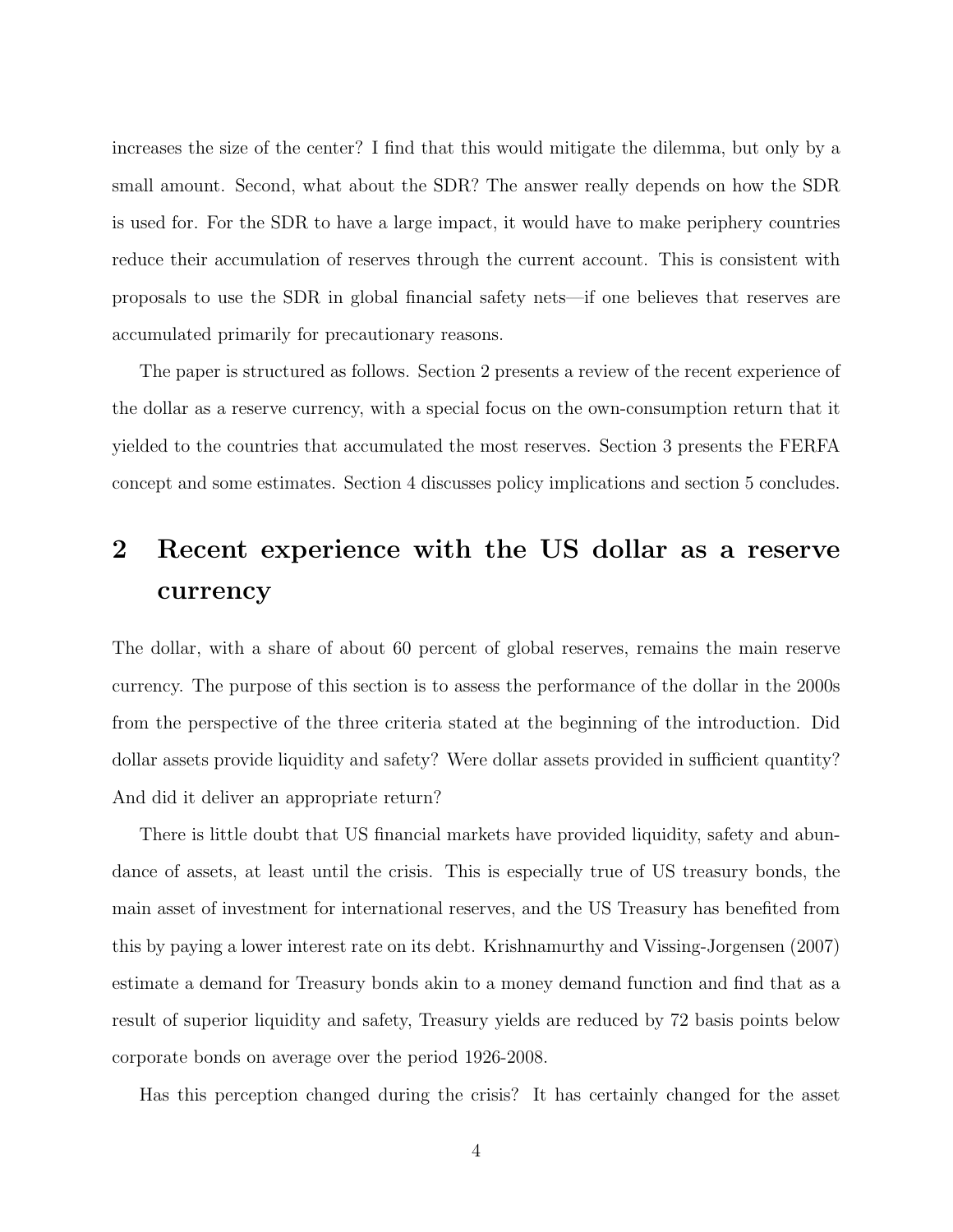

Figure 1: Net securities flows to US (\$ bn)

classes that were most directly affected by the crisis such as asset-backed securities or the debt of the Government Sponsored Agencies (Fannie Mae and freddy Mac). But the precrisis perception did not change for Treasury bonds, which have in fact successfully served their function of "safe haven" during the crisis (McCauley and McGuire (2009)). This can be seen in the decomposition of the net securities flows to the US reported in Figure 1. The figure shows the net purchase of different classes of US securities by foreign private investors before the crisis (2006Q1 to 2007Q2) and during the crisis (2007Q3 to 2008Q4). The precrisis and crisis periods last the same time (6 quarters) and so the flows shown in the figure are comparable. Before the crisis, foreign investors were investing massively in US corporate bonds and reducing their investment in US Treasury bonds. The crisis is associated with a large shift in the composition of foreign flows, toward US Treasury debt and away from all other categories (with Agency debt turning sharply negative).

Second, was dollar liquidity provided in sufficient quantity before and during the crisis? This is not an easy question, absent a clear benchmark about the appropriate level of reserves and how liquidity should be distributed in a crisis. Emerging market economies have not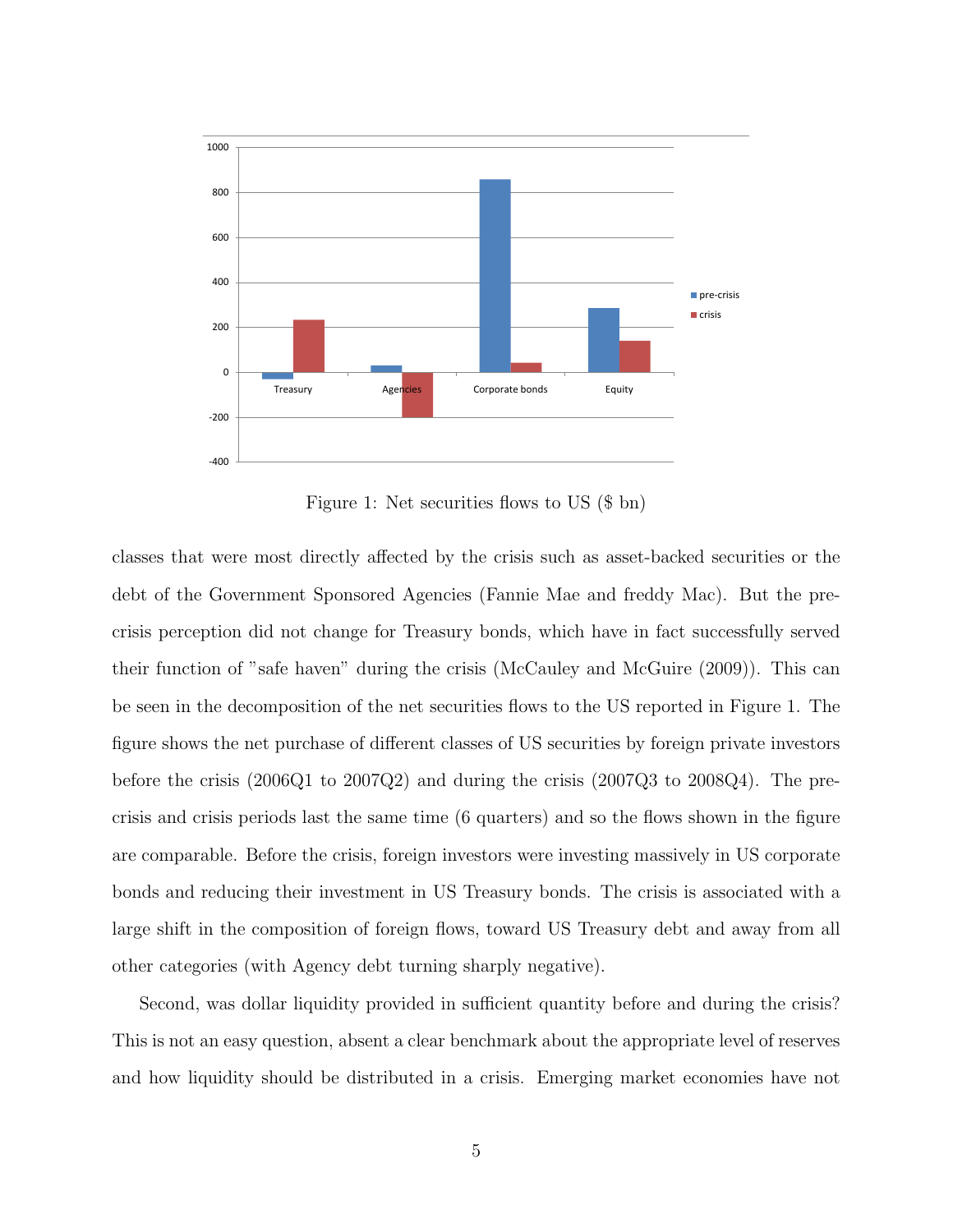"run out of reserves" during the crisis: they reduced their stock of reserves, but not by very much and certainly not down to zero (Aizenman and Sun (2009)). However, the provision of swaps by the US Fed in the Fall of 2008 was probably important in restoring confidence in the global banking system. The fact that those swaps were perceived to be important to restore confidence even in countries that had a comfortable buffer stock of reserves raises important questions about what is the appropriate level of international reserves, and the extent to which international reserves can provide a good substitute to the Fed acting as international lender of last resort. These question have been actively discussed in the debates about global financial safety nets since the crisis. The problem revealed by the crisis, however, is not so much a shortage of safe and liquid US dollar assets as the fact that the global banking system needs the Fed to act sometimes as international lender of last resort, and the existence of uncertainties about the Fed willingness or ability to play that role in the future.<sup>2</sup>

The fiscal version of the Triffin dilemma holds that a shortage of US government debt might become a problem in the future (even though it was not during the crisis). Figure 2 shows global international reserves (excluding gold) together with the stock of US government debt, both expressed as shares of global non-US GDP. We observe that the gap between the two was narrowing before the crisis and that global reserves were going to exceed the stock of US government debt in 2010 if one extrapolated the pre-crisis trends. However, the US government debt started to increase after the crisis. Overall, the problem is not so much a decrease in US supply of government debt to the rest of the world as a dramatic increase in the rest of the world's demand for reserves. In particular, one cannot attribute the fiscal Triffin dilemma to the fact that the US economy is shrinking relative to the rest of the world. The US economy would probably be able to maintain a level of government debt in excess of 20 percent of the rest of the world's GDP for some time, which would be sufficient if the rest of the world's demand for reserves had remained at the 2000 level (about 10 percent of

<sup>&</sup>lt;sup>2</sup>This also applies to the ECB, which might be even more reluctant to play that role.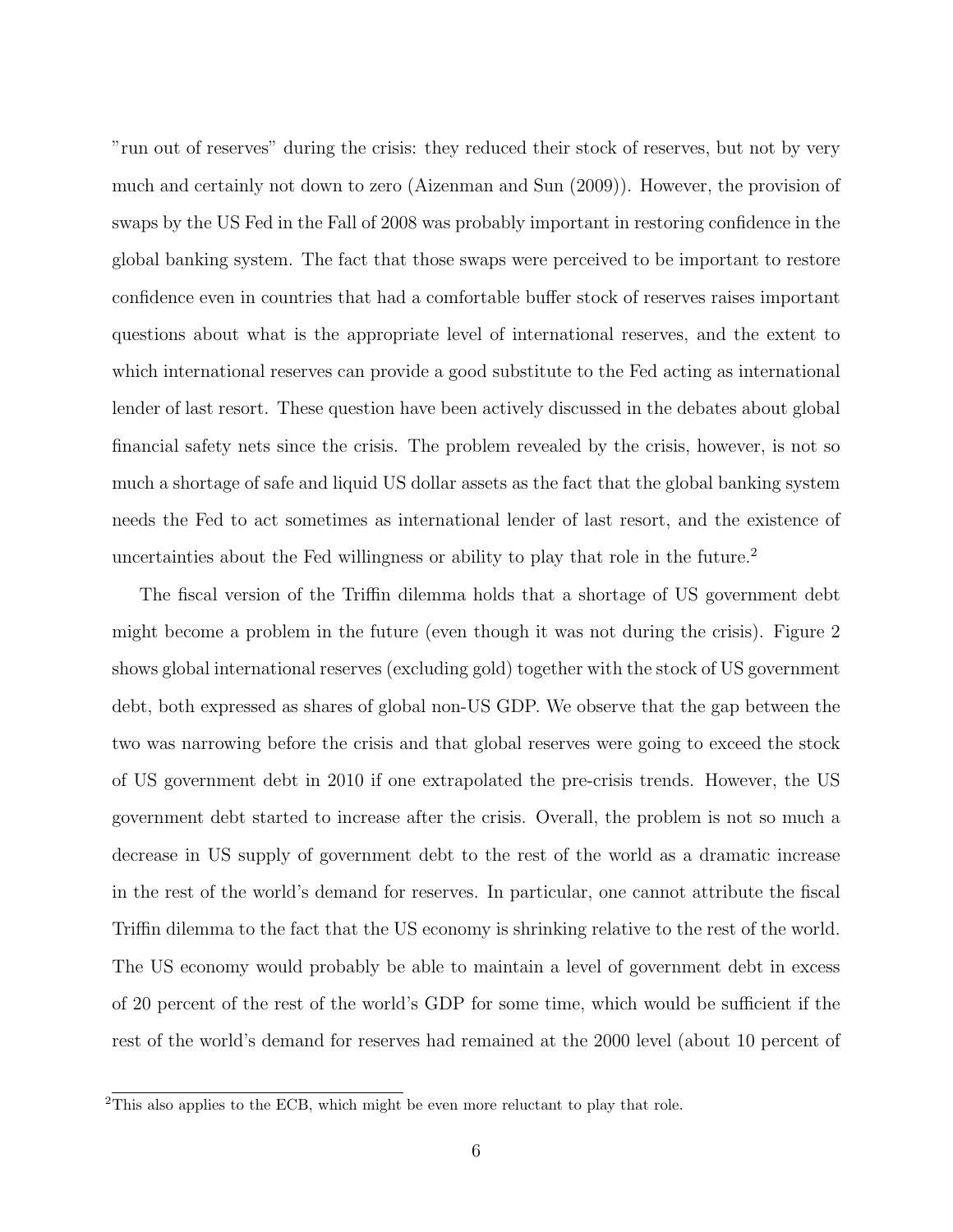

Figure 2: Global reserves and US government debt as shares of the rest of the world's GDP  $(\%)$ 

GDP). But the rest of the world doubled its stock of reserves in terms of its own GDP over the past decade.

The third question is whether dollar reserves have provided an appropriate return to their holders. I look at the three non-oil-exporting emerging market countries that have accumulated the most international reserves over the period 2000-10: China, India and Brazil. As shown in Table 1, China is the country that accumulated the most reserves by far. I estimated the return that these countries received on their dollar assets in terms of their own consumption between 2000 and 2010. If a country invests 100 hundred units of domestic consumption in dollar assets in January 2000, how many units of domestic consumption can the country purchase by selling those assets at a later date? The answer is given in Figure 3. For each country, the purchasing power of the dollar assets in terms of domestic consumption was computed by cumulating the country's own-consumption return on dollar assets defined as,

$$
r_t = r_{\$t} + \Delta s_{t+1} - \Delta p_{t+1}.
$$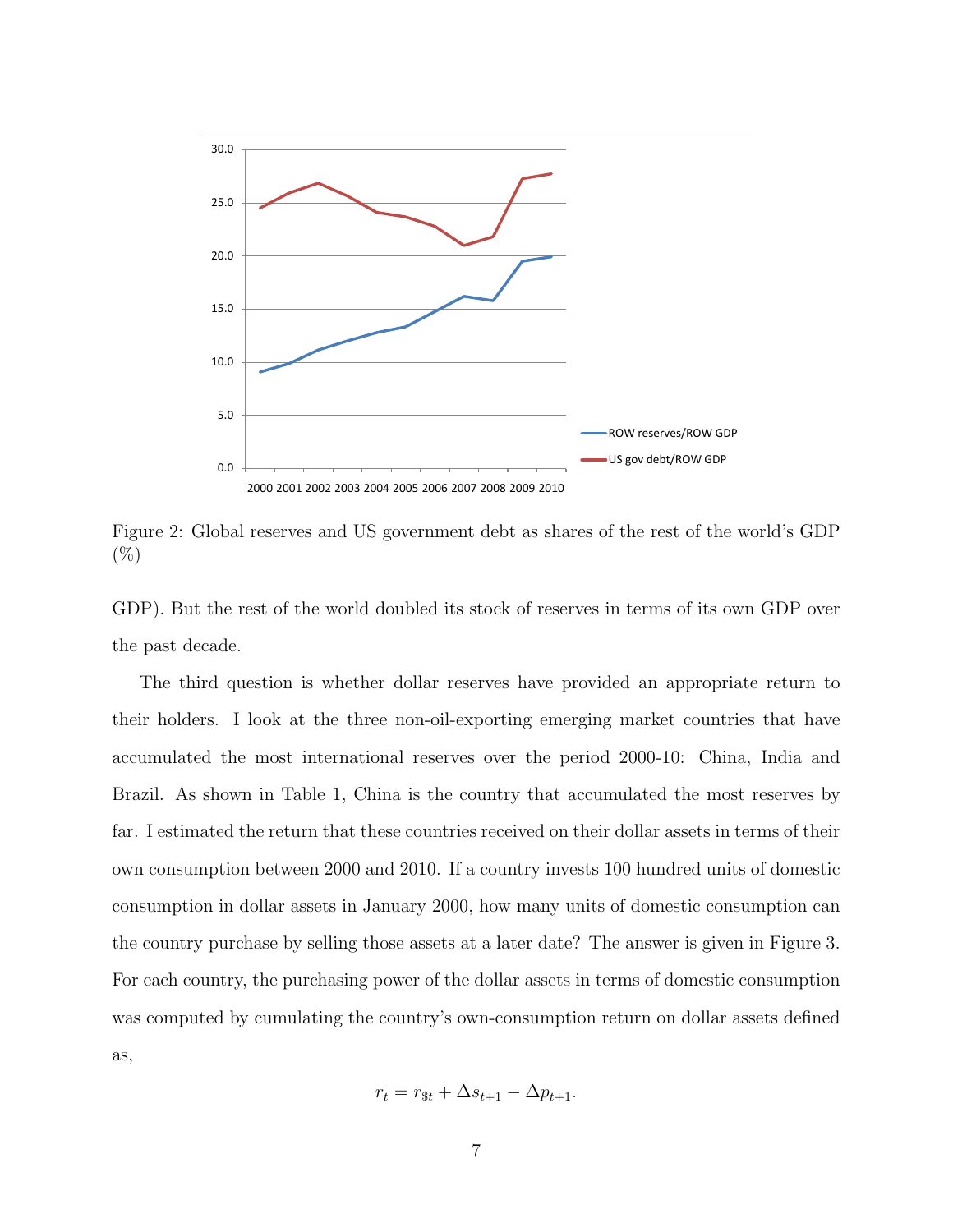The consumption own rate of interest on dollar assets is equal to the dollar interest rate, plus the rate of nominal depreciation of the domestic currency relative to the dollar, minus the domestic CPI inflation rate. It was computed using monthly data, and taking the threemonth US Tbill interest rate for the dollar interest rate.<sup>3</sup> We started from a base of 100 in January 2000 for all three countries. A country has a positive (negative) own-consumption return on its dollar foreign assets between 2000 and a given year if the index is above (below) 100 in that year. For example, the fact that the index fell to 83.0 in December 2010 for China, means that investing 100 units of Chinese consumption in 2000 in dollar reserves gives the equivalent of 83 units of Chinese consumption ten years later. As shown in Figure 3, all three countries had a negative consumption own return on dollar assets at the end of the decade. The cumulative return before the crisis (between 2000 and 2007) is reported in the second column of Table 1.

Table 1. Reserve accumulation and consumption-based real return on US dollar assets for selected economies

| Country       |             | Total Reserve Accumulation (2000-2010) Cumulated cons.-based real return on US dollar (2 |
|---------------|-------------|------------------------------------------------------------------------------------------|
| China         | $$2,337$ bn | $-4.9\%$                                                                                 |
| India         | \$236.5bn   | $-21.4\%$                                                                                |
| <b>Brazil</b> | \$191.5bn   | $-27.8\%$                                                                                |

Source: IMF BOP database, World Development Indicators (WDI); FRED database, and author's computations.

These results suggest that there is something to the view that the dollar has not performed well as a store of value. The US dollar has yielded a negative real return in terms of the country's own consumption on average over the last decade. The return is lower for India

<sup>&</sup>lt;sup>3</sup>The investment in dollar assets was assumed to be staggered over time, with one third of the foreign assets reinvested every month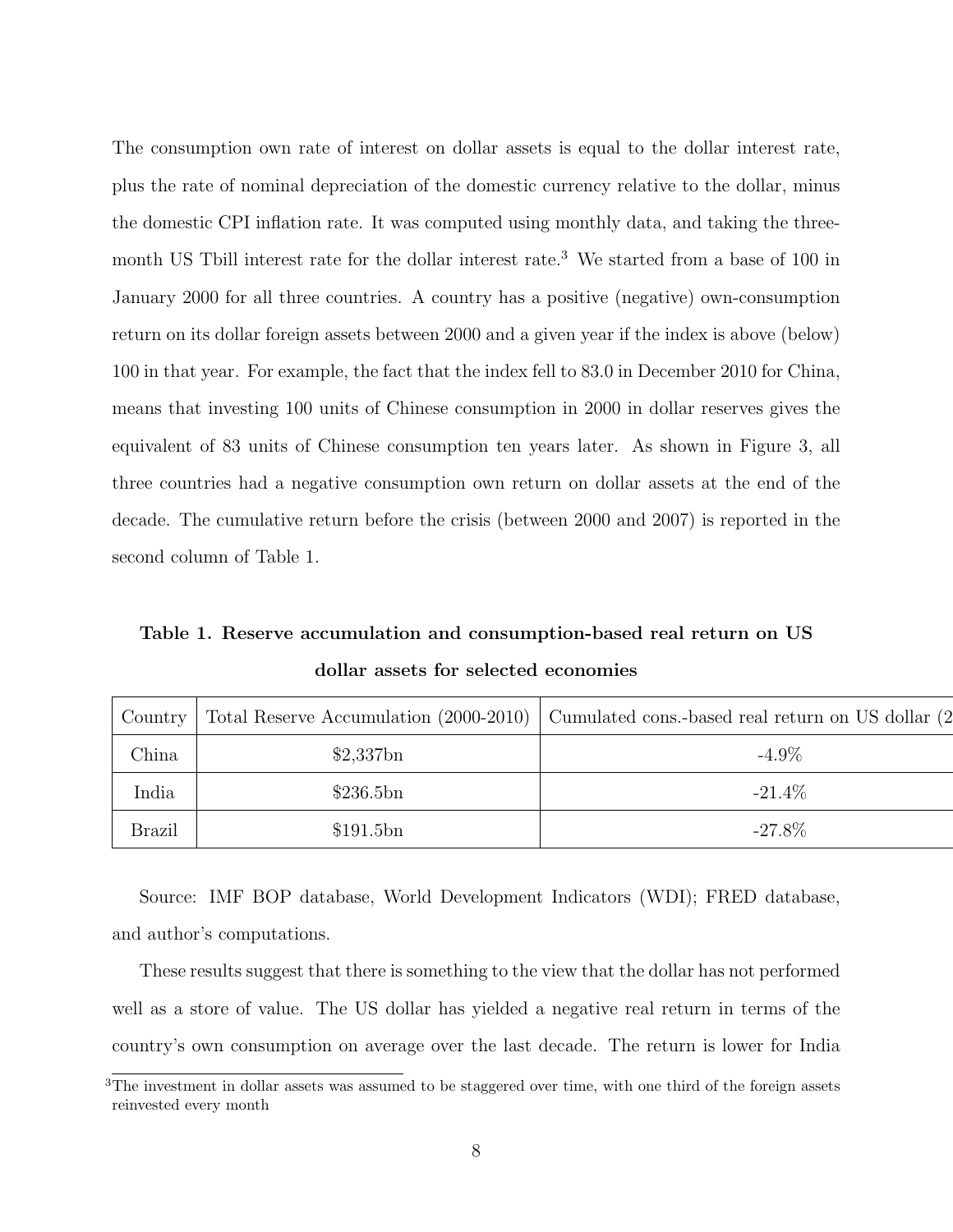

Figure 3: Own-consumption payoff on dollar foreign assets

and Brazil than for China, because China has limited more the appreciation of its currency relative to the dollar.

The estimates reported in Table 1 are interesting but they raise as many questions as they answer. First, the results are heavily influenced by the real exchange rate between those countries' currencies and the dollar, which is (for the countries that do not peg to the dollar) a volatile variable. To which extent are the low returns observed during this decade due to "low-frequency noise" in the real exchange rate? Second, these estimates do not take into account the real exchange rate adjustments that we may expect to take place in the future given the trade balances and net foreign asset positions that were observed during that period. For example, China may have a certain level of pent-up appreciation "in the pipeline" to implement in the future. Third, are returns low by chance, or is there a fundamental reason that they should be low?

I address these questions with a model.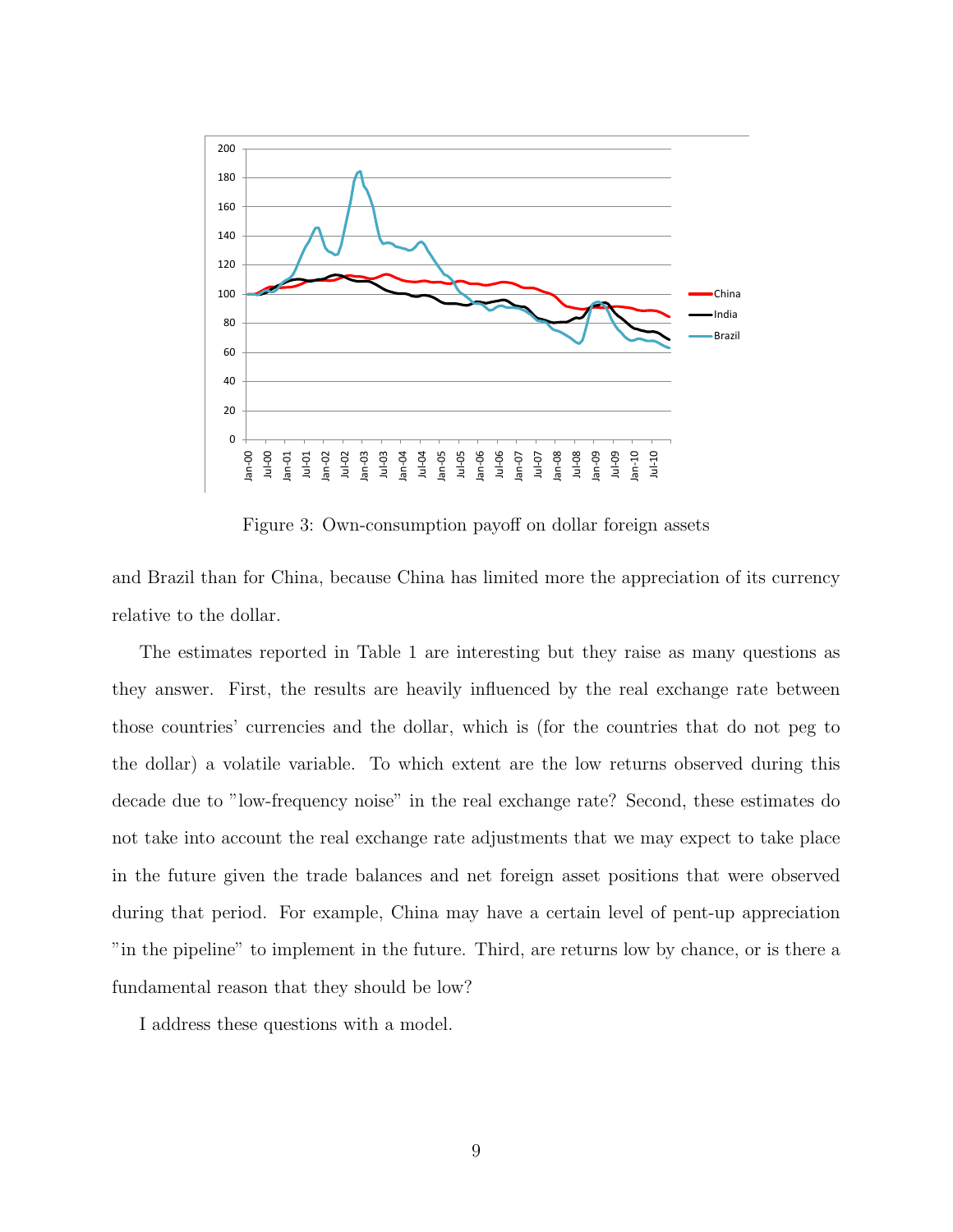## 3 Fundamental Equilibrium Return on Foreign Assets

The purpose of the model is to understand how the return on foreign assets is determined and to estimate those returns for a few selected economies that have accumulated a lot of reserves and foreign assets in the recent period.

## 3.1 Theory

I consider a world composed of n countries indexed by  $i = 1, ..., n$ . Country 1 has a special status: it is the center of the international monetary system and I will call it the center country or "Center". The other countries are the periphery countries (or, taken collectively, the "Periphery"). Time is continuous and denoted by  $t$ .

There are  $n + 1$  goods: one tradable good, which is consumed in all countries, and n nontradable goods, one for each country. For simplicity, we assume that there is no productive capital or investment (or to put it in another way, we take the investment decisions as exogenous). No real restriction of generality, as there are productivity paths that would make the model equivalent to this one?

The output levels are exogenous. Each country i receives exogenous endowments of tradable and nontradable goods, respectively denoted by  $Y_{Ti}(t)$  and  $Y_{Ni}(t)$ . Each country consumes its endowment of nontradable goods but may run a surplus or a deficit in tradable good. The external budget constraint of country i can be written in terms of domestic consumption as,

$$
A_i'(t) + C_i(t) = Y_i(t) + r_i(t)A_i(t),
$$
\n(1)

where  $A_i(t)$  is the country's level of net foreign assets,  $r_i(t)$  is the consumption own rate of interest (or consumption-based real interest rate), and domestic consumption is given by the CES index:

$$
C_i(t) = \left[ (1 - \eta)^{1/\sigma} C_{Ni}(t)^{(\sigma - 1)/\sigma} + \eta^{1/\sigma} C_{Ti}(t)^{(\sigma - 1)/\sigma} \right]^{\sigma/(\sigma - 1)}.
$$
 (2)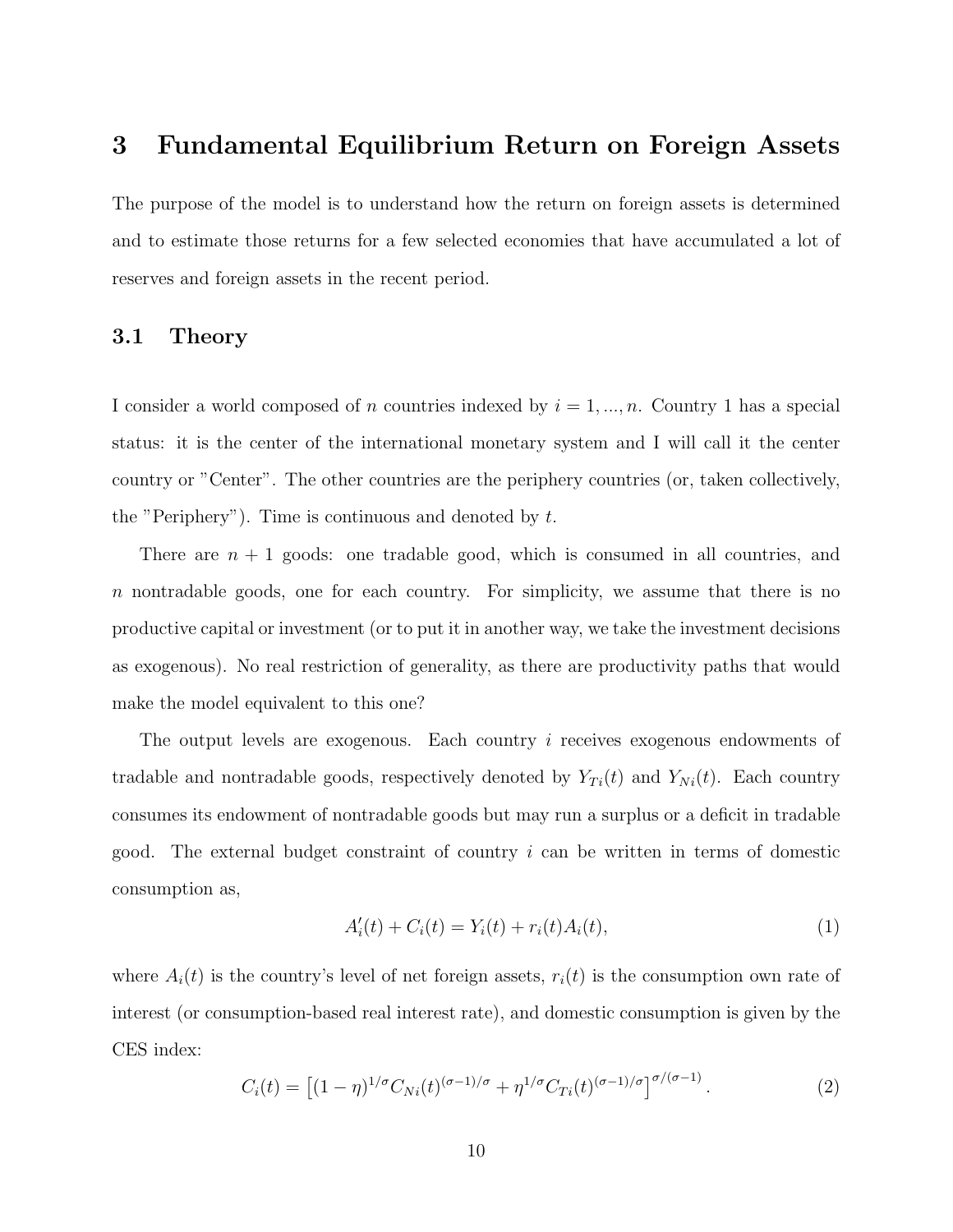We define the real exchange rate of country  $i$  as the price of Center consumption in terms of country *i*'s consumption, and denote it by  $q_i$ . An decrease in  $q_i$ , thus, means a real appreciation in country  $i$  relative to the Center. The equilibrium of the global financial markets implies,

$$
\sum_{i=1}^n q_i(t)A_i(t) = 0,
$$

where the real exchange rate of the Center relative to itself,  $q_1(t)$ , is equal to 1. The absence of arbitrage in perfect foresight implies that the home and foreign interest rates satisfy the interest parity condition,

$$
r_i(t) = r_1(t) + \frac{q_i'(t)}{q_i(t)}.
$$
\n(3)

The accumulation of foreign assets by periphery countries will be taken as exogenous. The equilibrium interest rate at the Center will be at the level that induces the Center to provide the assets demanded by periphery countries. That level results from the intertemporal consumption/saving choice of the Center. I will assume, for simplicity, that the Center is populated by an infinitely-lived consumer with a utility for consumption that is intertemporally separable and with a constant elasticity of intertemporal substitution. The real interest rate, thus, must satisfy the Euler equation,

$$
\frac{C_1'(t)}{C_1(t)} = g + \epsilon (r_1(t) - r), \qquad (4)
$$

where  $\epsilon$  is the Center's elasticity of intertemporal substitution of consumption, and g and r are respectively the long-run (or "normal") rate of growth and rate of interest.  $r$  is the level of the Center country's consumption-based rate of interest such that consumption grows at rate  $g.^4$ 

I will consider equilibria in which periphery countries increase their ratio of foreign assets

 $4\overline{\text{Another way to put it is that the consumer's discount rate is equal to } r - g/\epsilon.$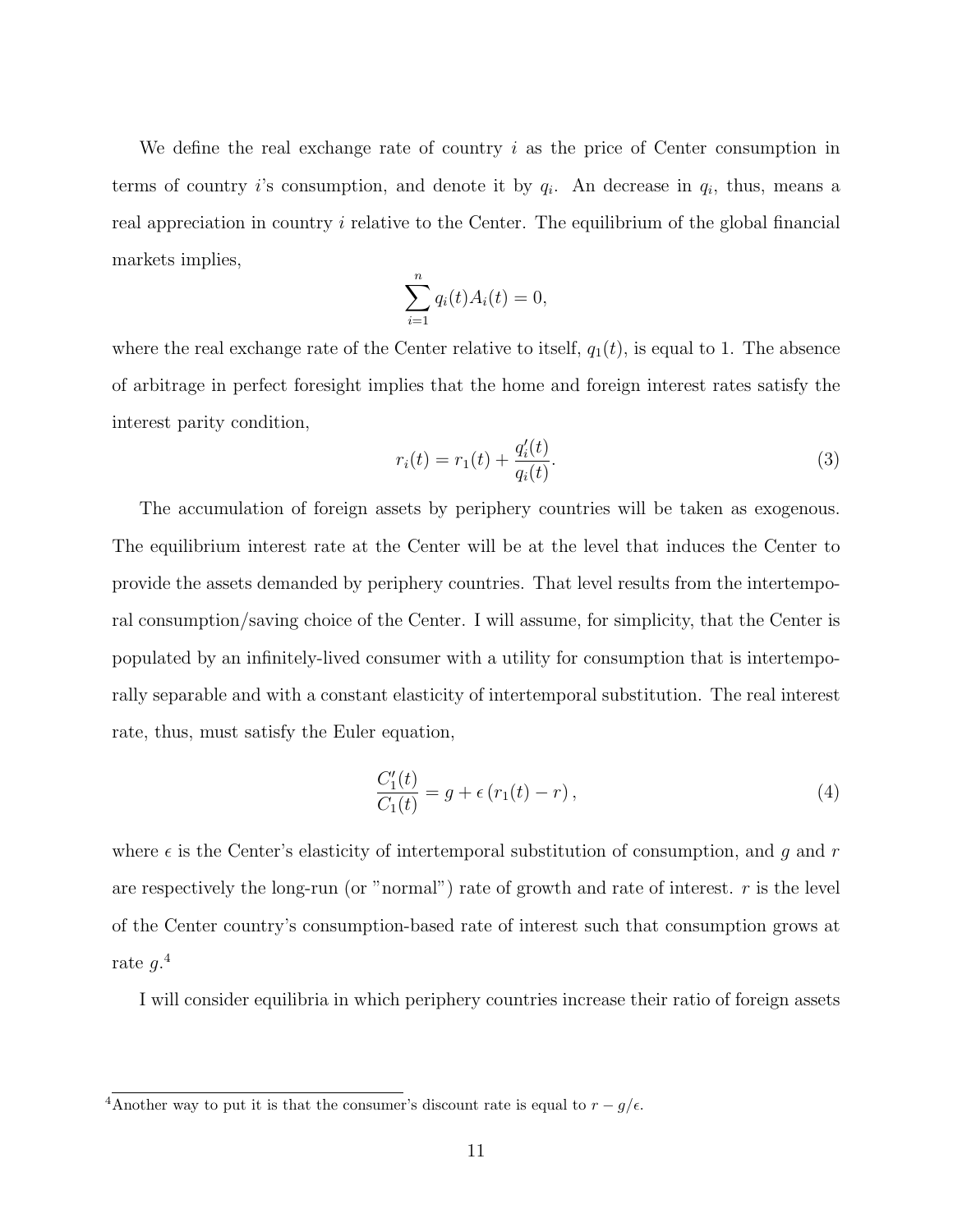to GDP,

$$
a_i(t) = \frac{A_i(t)}{Y_i(t)}.\t\t(5)
$$

This could be the case, for example, because periphery countries wish to increase their level of international reserves and reserve accumulation is achieved (to some extent) through the current account rather than the financial account. A periphery country could also accumulate foreign assets in order to depreciate (or resist the appreciation of) its currency. It is not necessary to know the reasons that periphery countries increase their foreign assets in order to estimate the return on those assets, and those reasons are left outside of the model.

Equation (5) expressed the level of foreign assets in terms of GDP. Taking GDP as denominator is purely a matter of normalization. In particular, there is no assumption that output is the appropriate denominator from the point of view of normative theory of reserves adequacy. For the purpose of reserves adequacy the appropriate denominator could be another variable, such as short-term external debt or a monetary aggregate like M2 (Jeanne (2007)).

I will consider the equilibrium after some time  $t_0$ . I assume that after some time  $t_1 > t_0$ the global economy is in a balanced growth path. So the return  $r_i$  differs from the normal level r during the finite time interval  $[t_0, t_1]$ . Time  $t_1$  could be arbitrarily large so there is little restriction in this assumption.

I define the fundamental equilibrium return on foreign assets (FERFA) as the cumulated return on the country's foreign assets between time  $t_0$  and time  $t_1$ ,

$$
R_i = \int_{t_0}^{t_1} r_i(t) dt.
$$

The FERFA gap is defined as the difference between the FERFA and the "normal" cumulated return that the country should receive in a balanced growth path,

$$
\Delta R_i = \int_{t_0}^{t_1} \left( r_i(t) - r \right) dt. \tag{6}
$$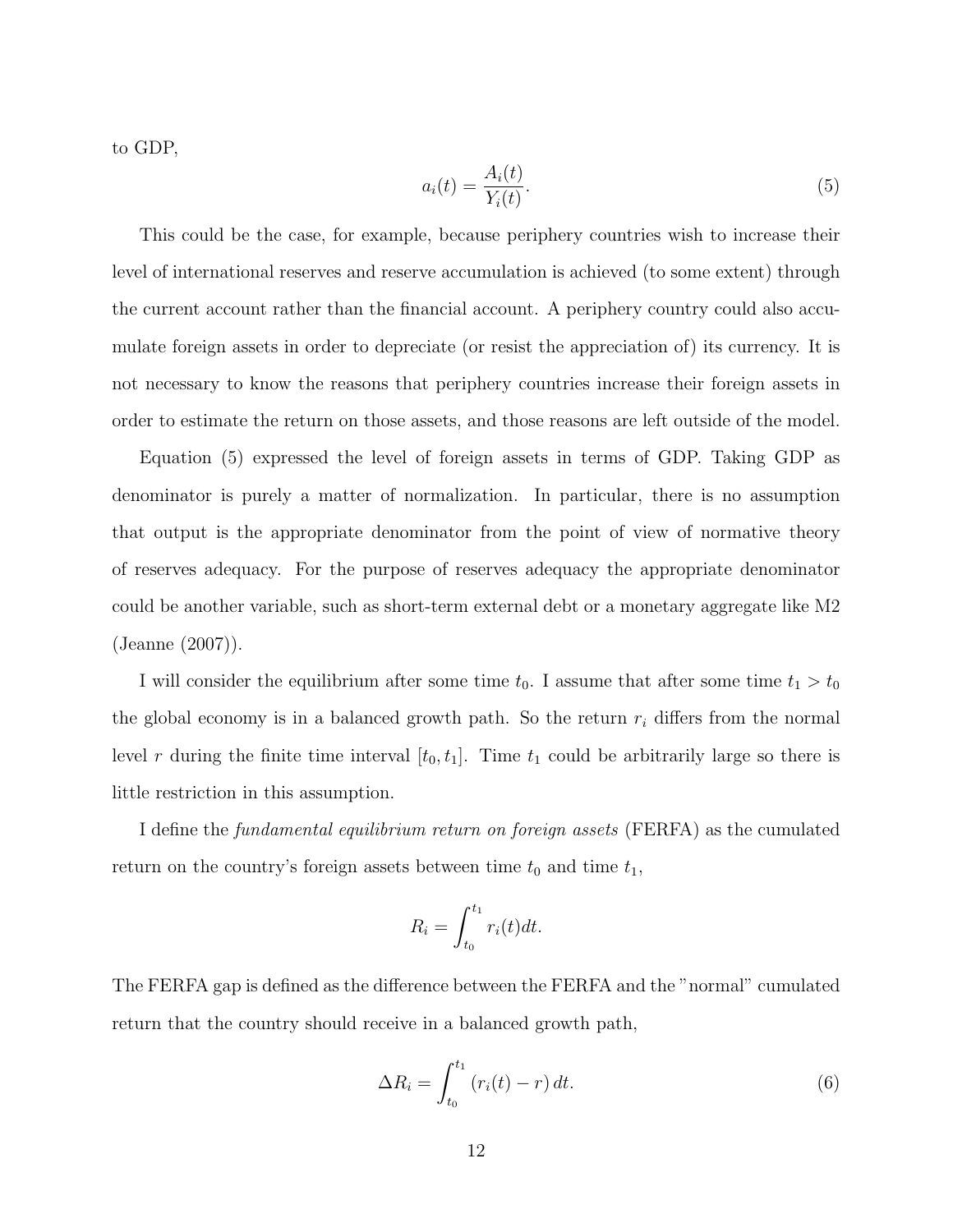I will also call this the "return gap" to avoid repeating the same acronym. The advantage of looking at the return gap (rather than the level) is that it does not depend on an assumption about the "normal" level of the interest rate, which is necessarily somewhat arbitrary. For a periphery country, the return gap is a measure of the extent to which the return exceeds the normal level. For the Center, it is the amount by which the cost of borrowing abroad exceeds the normal level. The return gap will typically be negative in the data.

Using the interest parity condition  $(3)$  one can decompose the return gap for country i as the sum of the gap for the Center and a term that depends on the periphery country's real exchange rate:

$$
\Delta R_i = \int_{t_0}^{t_1} \left( r_1(t) + \frac{q_i'(t)}{q_i(t)} - r \right) dt,
$$
  
=  $\Delta R_1 + \log \left( \frac{q_i(t_1)}{q_i(t_0)} \right).$  (7)

The first term reflects the impact of the center country's interest rate on the return received by the periphery country on its foreign assets. The second term reflects the valuation change on the periphery country's coming from the change in its real exchange rate relative to the Center. There is a valuation loss if the currency of the periphery country appreciates in real terms relative to the Center  $(q_i(t_1) < q_i(t_0))$ .

Using the Euler equation (4) the center country's return gap can in turn be written

$$
\Delta R_1 = \int_{t_0}^{t_1} \frac{1}{\epsilon} \left( g - \frac{C_1'(t)}{C_1(t)} \right) dt = \frac{1}{\epsilon} \log \left( \frac{C_1(t_0) e^{g(t_1 - t_0)}}{C_1(t_1)} \right).
$$
 (8)

.

This gap is positive if and only if the center country's consumption grows by more than g between time  $t_0$  and time  $t_1$ . For simplicity I shall assume that output grow at rate g in the Center. Let us denote by  $x_1$  the ratio of Center net exports to Center GDP, so that  $C_1 = (1 - x_1)Y_1$ . Then we have

$$
\Delta R_1 = \frac{1}{\epsilon} \log \left( \frac{1 - x_1(t_1)}{1 - x_1(t_0)} \right)
$$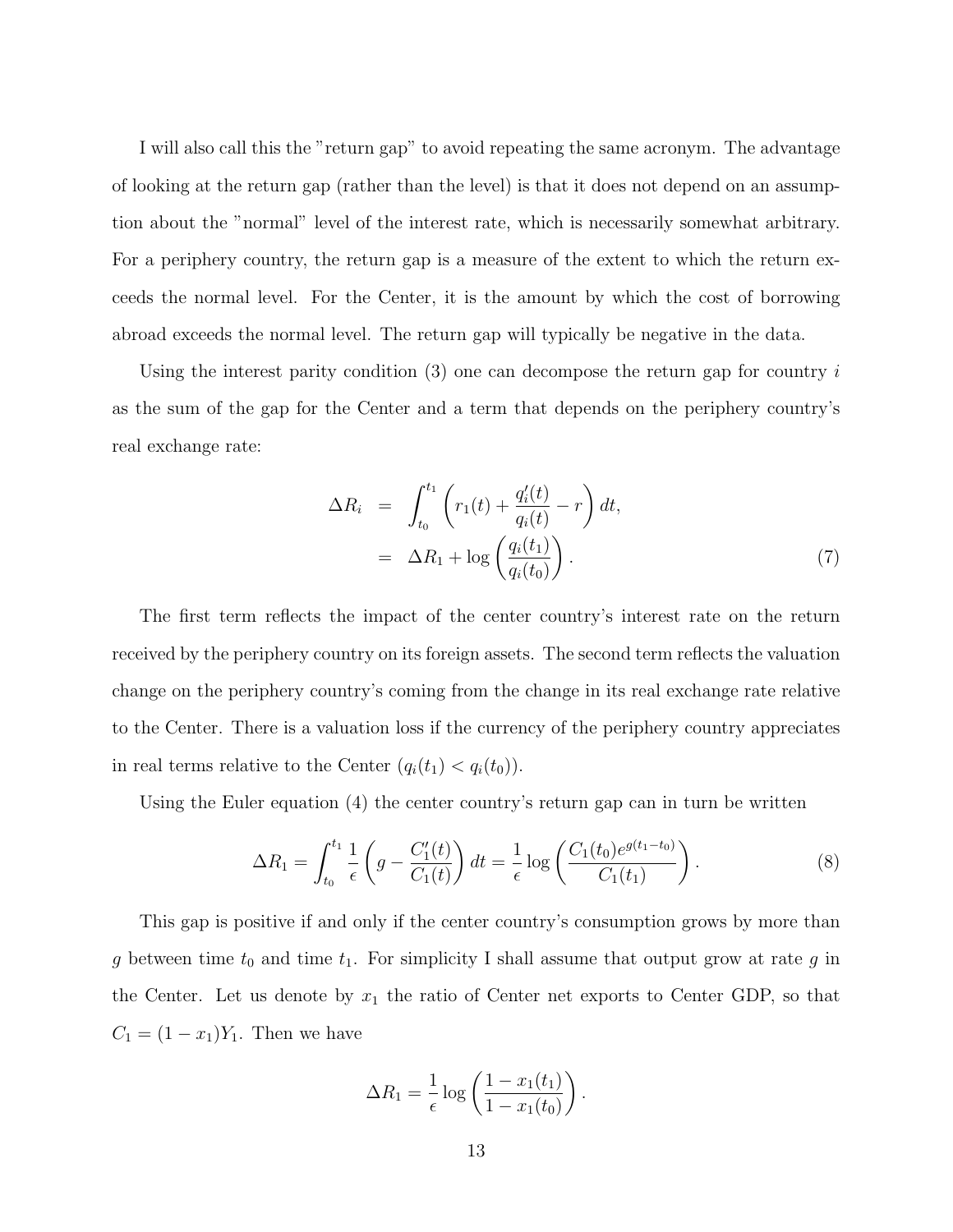$x_1(t_1)$  is the net-exports-to-GDP ratio that puts the center country's economy on a balanced growth path from year  $t_1$  onwards. It can be derived from the ratio of the center country's net foreign assets to GDP  $a_1(t_1)$ , using the steady-state relationship

$$
x_1(t_1) = -(r-g)a_1(t_1).
$$

It follows that the center country's return gap can also be written

$$
\Delta R_1 = \frac{1}{\epsilon} \log \left( \frac{1 + (r - g)a_1(t_1)}{1 - x_1(t_0)} \right). \tag{9}
$$

The center country's real interest rate is reduced by a decrease in its ratio of net foreign assets to GDP. This is because the center country must reduce its ratio of consumption to GDP between time  $t_0$  and time  $t_1$  in order to service its larger debt.

The real exchange rate component can also be decomposed as follows. Let us denote by  $\widetilde{q}_i$  the real exchange rate that one would observe if country i and the center country both had a zero trade balance. As shown in the appendix, if  $\sigma = 1$  this counterfactual real exchange rate is given by

$$
\widetilde{q}_i = \left(\frac{Y_{Ni}/Y_{Ti}}{Y_{N1}/Y_{T1}}\right)^{1-\eta}
$$

.

This expression shows how the real exchange rate is determined by the relative supply of tradable good and nontradable good in the two countries, exactly like in the Balassa-Samuelson model. As we know from the Balassa-Samuelson model, an increase in the relative supply of tradable good in country i appreciates the currency of that country.

As shown in the appendix, the real exchange rate is equal to the balanced-trade level times a factor that depends on both countries' trade balances,

$$
q_i = \widetilde{q}_i f(\dot{x}_i, \dot{x}_1).
$$

An increase in country i's net exports to GDP ratio is associated with a depreciation of its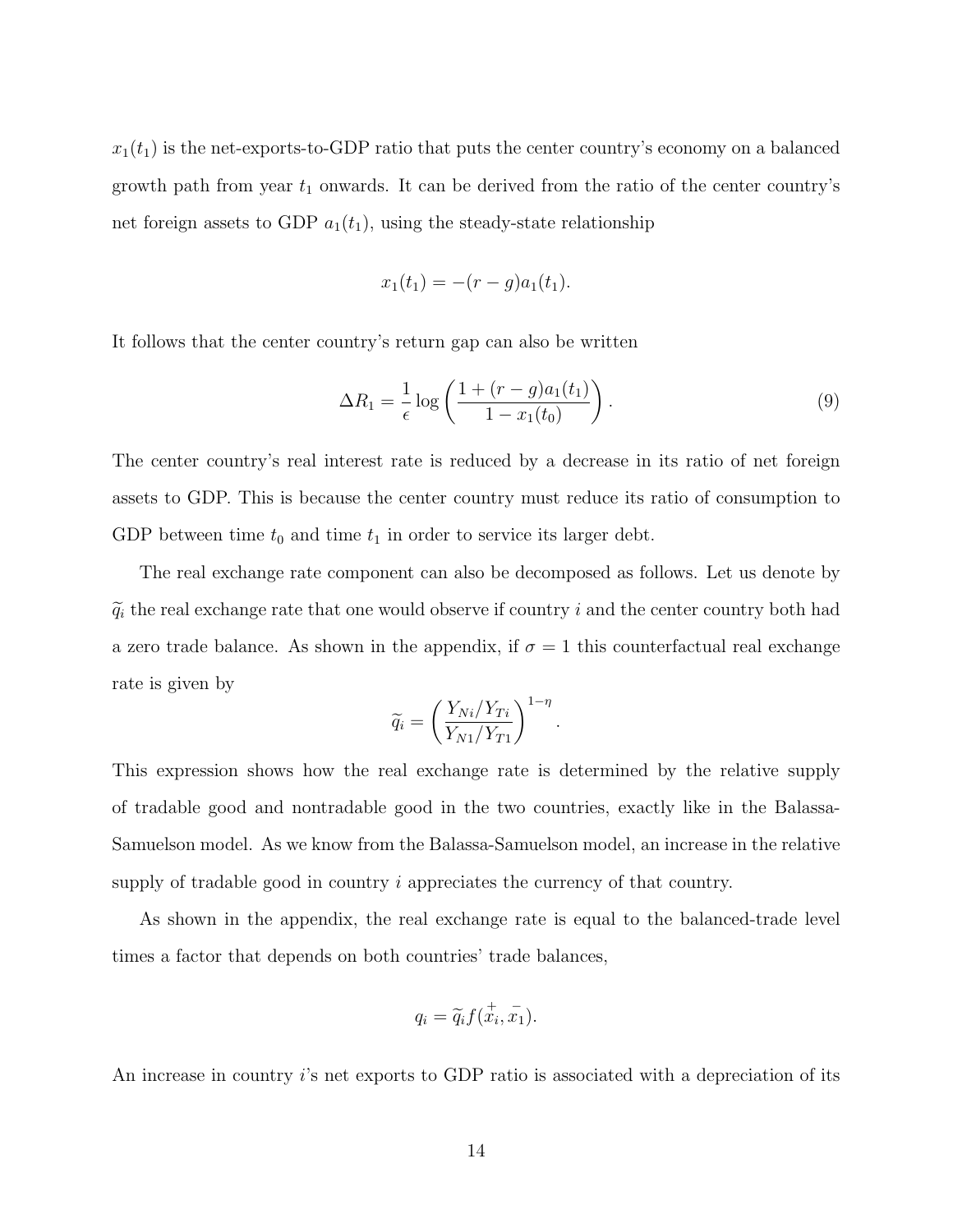currency that makes the tradable good more expensive in terms of nontradable good. An increase in the center country's net exports to GDP ratio is associated with a depreciation of the center currency (and so a depreciation of country i's currency).

Putting things together, country i's return gap can be written in reduced form as,

$$
\Delta R_i = \Delta R(\bar{a_i(t_1)}, \bar{a_1(t_1)}, \bar{\tilde{q_i(t_1)}}, \bar{\tilde{q_i(t_0)}}).
$$

Other things equal, country  $i$ 's return gap is decreasing in country  $i$ 's ratio of net foreign assets to GDP and increasing in the ratio of the center country's ratio of net foreign assets to GDP. Thus, the accumulation of net foreign assets by periphery countries (which must be associated with an accumulation of foreign liabilities in the center country) decreases the own-consumption return on the periphery foreign assets. This is because the changes in foreign assets lead to a real appreciation of periphery currencies relative to the center currency.

The return gap of country  $i$  is increasing in the rate of "technological depreciation",  $\tilde{q}_i(t_1)/\tilde{q}_i(t_0)$ . Thus, a country in which the tradable sector develops at a high pace will have a low return on its foreign assets.

### 3.2 Estimates

The US will be taken as the center country (and so "US" will be used instead of "1" as the subscript for the Center from now on). I estimate the FERFA gap on the net foreign assets of China, India and Brazil over the seven-year period between  $t_0=2000$  and  $t_1=2007$ . These estimates will not be the same as the returns that were observed over that period (reported in 2) because they will be based on the assumption that the real exchange rates and trade balances adjust in 2007 to levels that put those countries on balanced growth paths from 2007 onwards. That is, I estimate the total return on the countries' foreign assets between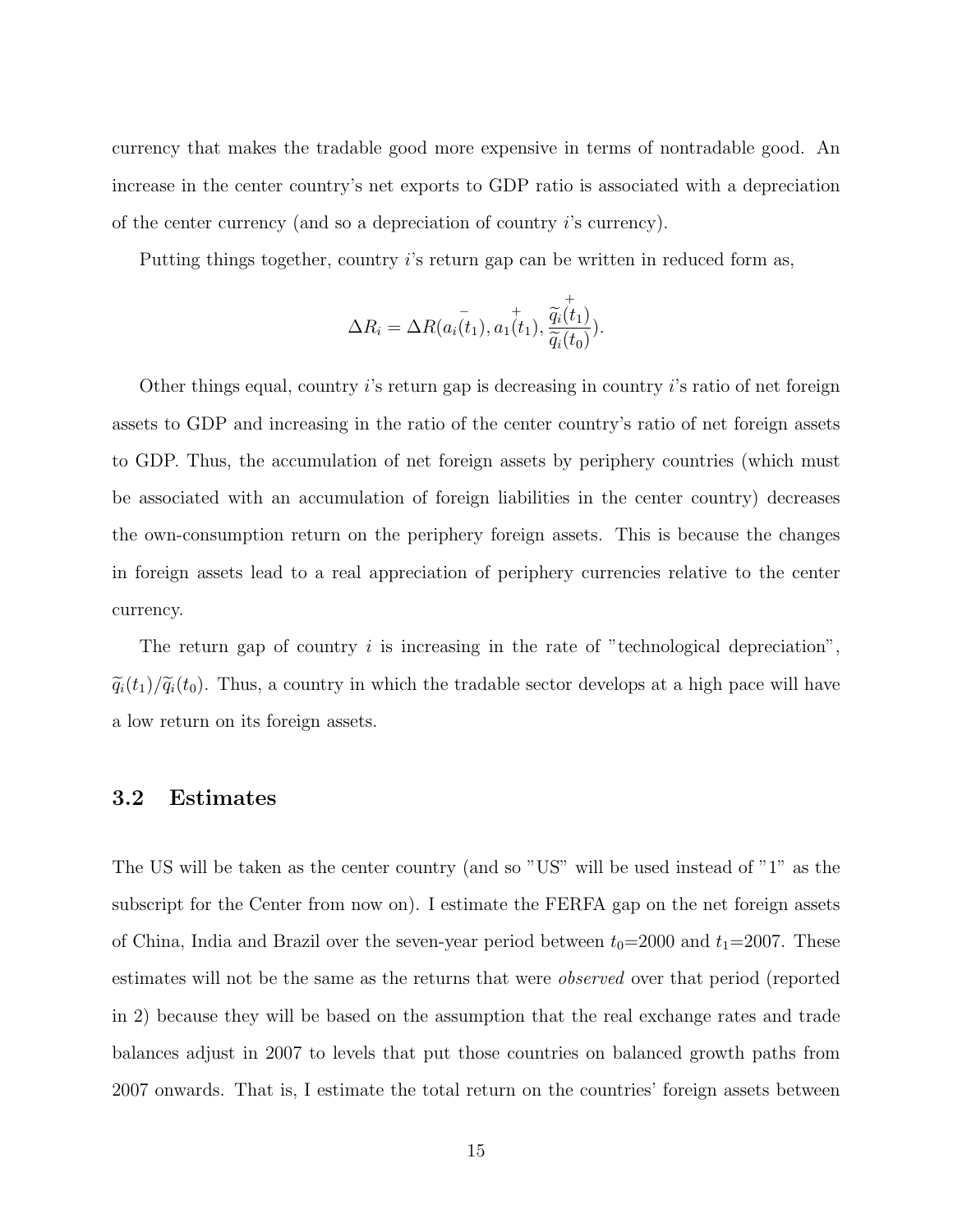2000 and 2007, taking into account the exchange rate and interest rate adjustments that would have to take place for those economies to be on a balanced growth path after 2007.

I focus on a period that stops before the global financial crisis. Although one could see the crisis as part of the adjustment toward a balanced growth path, it involves unemployment in the US whereas the model (implicity) assume full employment. Unemployment and output gaps might bias the results. The fall in the US trade deficit observed after 2007 will be interpreted by the model as a fundamental real appreciation of the dollar (since the dollar needs to depreciate by less to achieve fundamental balance.) even though it is due mostly to low demand and a negative output gap in the US..

In order to do estimate the return gaps we must calibrate the structural model. We use the following benchmark calibration (sensitivity analysis later).

Table 2. Benchmark calibration

|      | σ | E.  |       |
|------|---|-----|-------|
| 0.25 |   | 0.5 | 0.005 |

The values for the elasticity of substitution between the tradable and the nontradable good,  $\sigma$ , and the share of the tradable good in total consumption,  $\eta$ , are taken from Obstfeld and Rogoff (2005). The intertemporal elasticity of substitution of consumption is set to  $\epsilon = 0.5$  (which is in the range assumed in the literature). The value of 0.5 percent for the interest-growth differential was derived as follows. The average US growth rate between 1960 and 2010 is 3.1 percent. There are theoretical reasons to believe that the interest-growth differential is positive but it is difficult to find strong evidence of a positive differential in the data, at least in the case of the US. For example, taking the difference between the average one-year nominal interest rate and the average CPI inflation rate between 1960 and 2010 yields a real interest rate level of 1.8 percent, which is lower than the average real growth rate over the same period. Considering longer maturities (three or five years) raises the measured level of the real interest rate somewhat, but only marginally so. However, there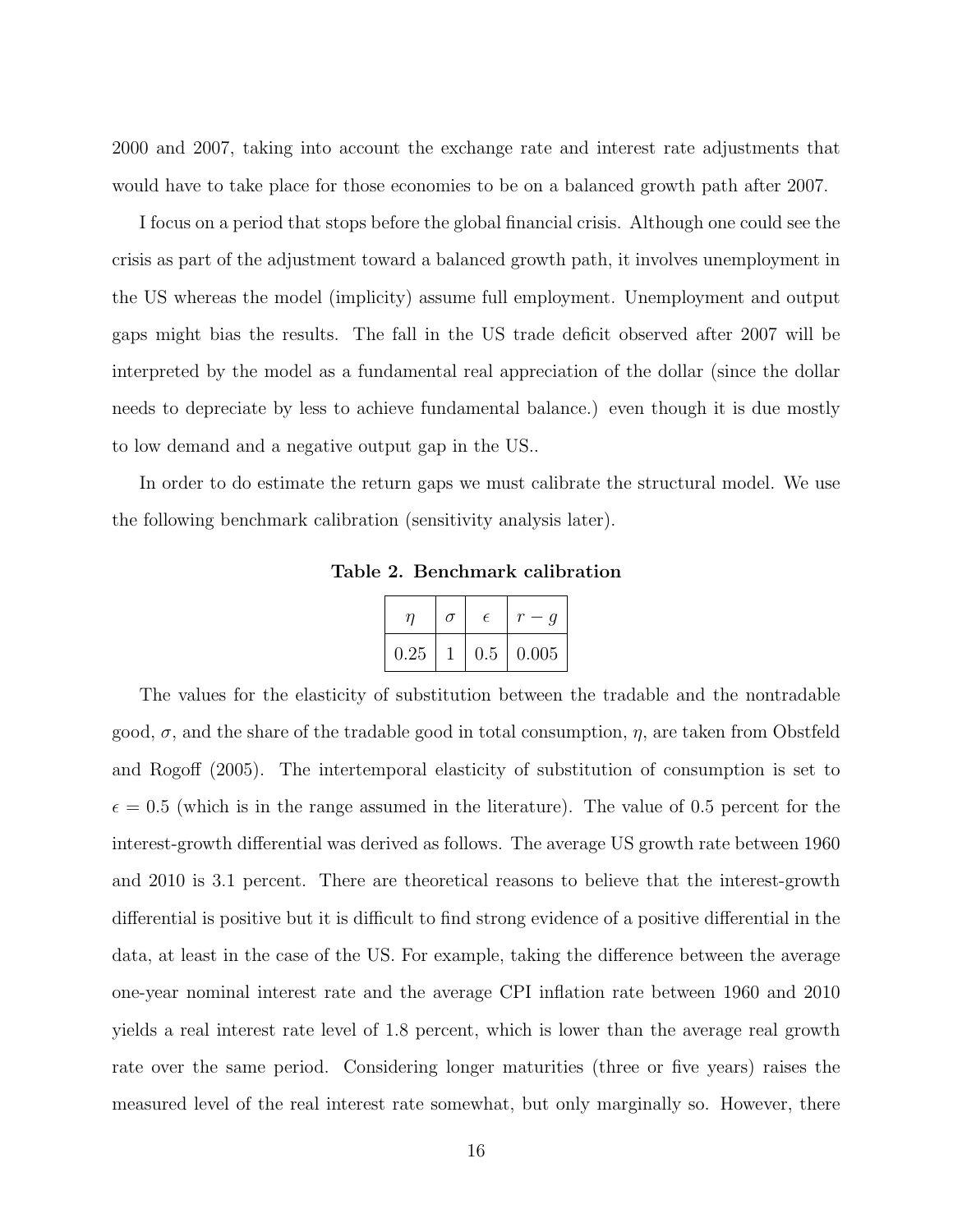are periods during which the interest-growth differential was positive. During the 1990s, the differential between the average 5-year ex post real interest rate and the growth rate was 0.4 percent. Given the theoretical prior that the interest-growth differential is positive, we set it to a positive (but small) level of half a percentage point in the calibration. As we will see, the precise value assumed for this differential does not affect our results very significantly.

For a given country i the FERFA gap  $\Delta R_i$  can be decomposed in two terms, the US gap and the exchange rate term. The US return gap is the same for all countries  $i$  and can be computed using equation (9). The ratio of the US trade balance to US GDP was equal to  $-3.8\%$  in 2000. This gives  $x_{US}(t_0) = -0.038$ . The net foreign asset position of the US as estimated by Lane and Milesi-Ferretti is  $a_{US}(t_1) = -17.1\%$  in 2007.<sup>5</sup> This implies  $x_{US}(t_1) = 0.1\%$ , that is, the US would have to show a trade surplus of 0.1 percent of its GDP for its economy to be on a balanced growth path after 2007. In principle, we should adjust this level for the valuation effects resulting from the real exchange rate adjustment assumed in the counterfactual. (Since the US foreign liabilities are primarily in dollars and its foreign assets are primarily in foreign currency, a real devaluation would improve the net foreign asset position of the US.) But the interest-growth differential being very small, this adjustment would have a small quantitative impact.

Under these assumptions we find that the US return gap is  $R_{US} = -3.3\%$  over a period of seven years, that is a reduction of about half a percentage point in the average annual return. This estimate is obviously very sensitive to  $\epsilon$ . As a benchmark for comparison, Krishnamurthy and Vissing-Jorgensen (2007) find that if the foreign official sector were to sell its holdings of Treasury bonds the short-term yield on those bonds would increase by 60 basis points relative to corporate bonds.<sup>6</sup>

<sup>&</sup>lt;sup>5</sup>We take the net foreign assets data from the updated and extended version of the External Wealth of Nations Mark II database of Lane and Milesi-Ferretti (2007). Using the country's net international investment position (NIIP) from the IMF BOPS and IFS does not significantly affect the results.

<sup>&</sup>lt;sup>6</sup>In-sample estimates of the impact of the global savings glut on US interest rates are likely to underestimate the long-run impact because they do not take into account that US consumption will have to grow at a rate lower than g in the transition to the balanced growth path.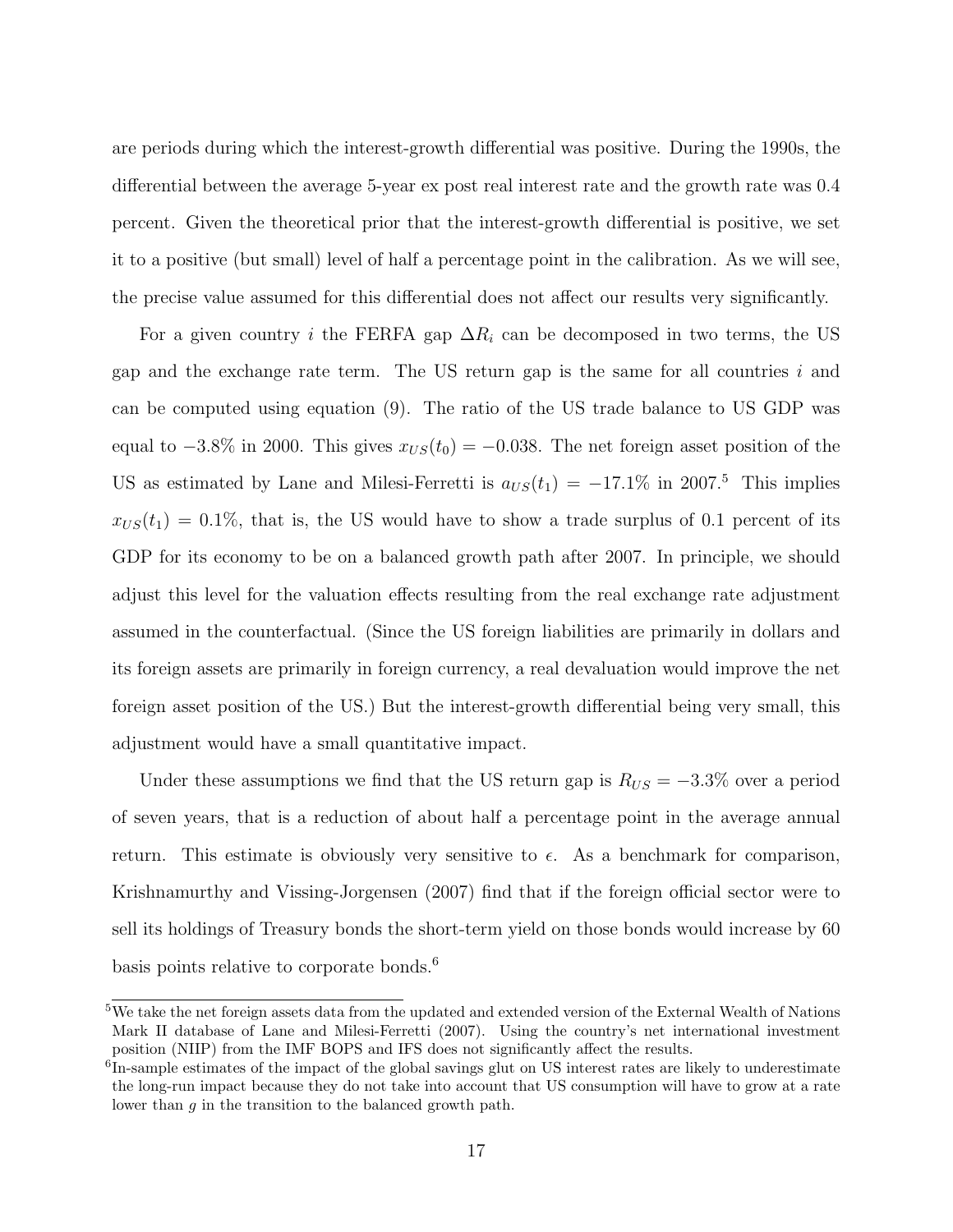The second component of the return gap,  $\log(q_i(t_1)/q_i(t_0))$ , is country specific. We consider the CPI-based real exchange rate with the US between 2000 and 2007, taking a basis of  $q_i(t_0) = 100$  in January 2000. However, the value for  $q_i(t_1)$  that we must use in formula (7) is not the real exchange rate measured at the end of 2007, it is the counterfactual real exchange rate that would be observed in 2005 in a balanced growth path, taking as given the observed net foreign asset positions of country  $i$  (and of the US). A formula for this counterfactual real exchange rate is derived in the appendix.

Table 3 reports our estimates. The first column gives the total return gap  $R_i$ , and the second column gives the contribution of the real exchange rate change term,  $\log(q_i(t_1)/q_i(t_0))$ . Most of the return gap comes from the exchange rate appreciation. The return gap is the highest (in absolute value) for China because it is estimated to have the highest fundamental appreciation given its high trade surplus in 2007.

| Country | Return gap | Exchange rate contribution |
|---------|------------|----------------------------|
| China   | $-19.2\%$  | $-15.9\%$                  |
| India   | $-8.5\%$   | $-5.2\%$                   |
| Brazil  | $-16.7\%$  | $-13.3\%$                  |

Table 3. Fundamental Equilibrium Return gaps (2000-07)

# 4 Discussion (sketch)

How can periphery countries increase the return on their foreign assets?

A first approach is diversification. Instead of accumulating exclusively the debt of the center country, periphery countries could accumulate equity or even real assets (e.g., natural resources). It would be easy to introduce more assets in the model. This would raise the return on periphery countries' foreign assets to the extent (but only to the extent) that the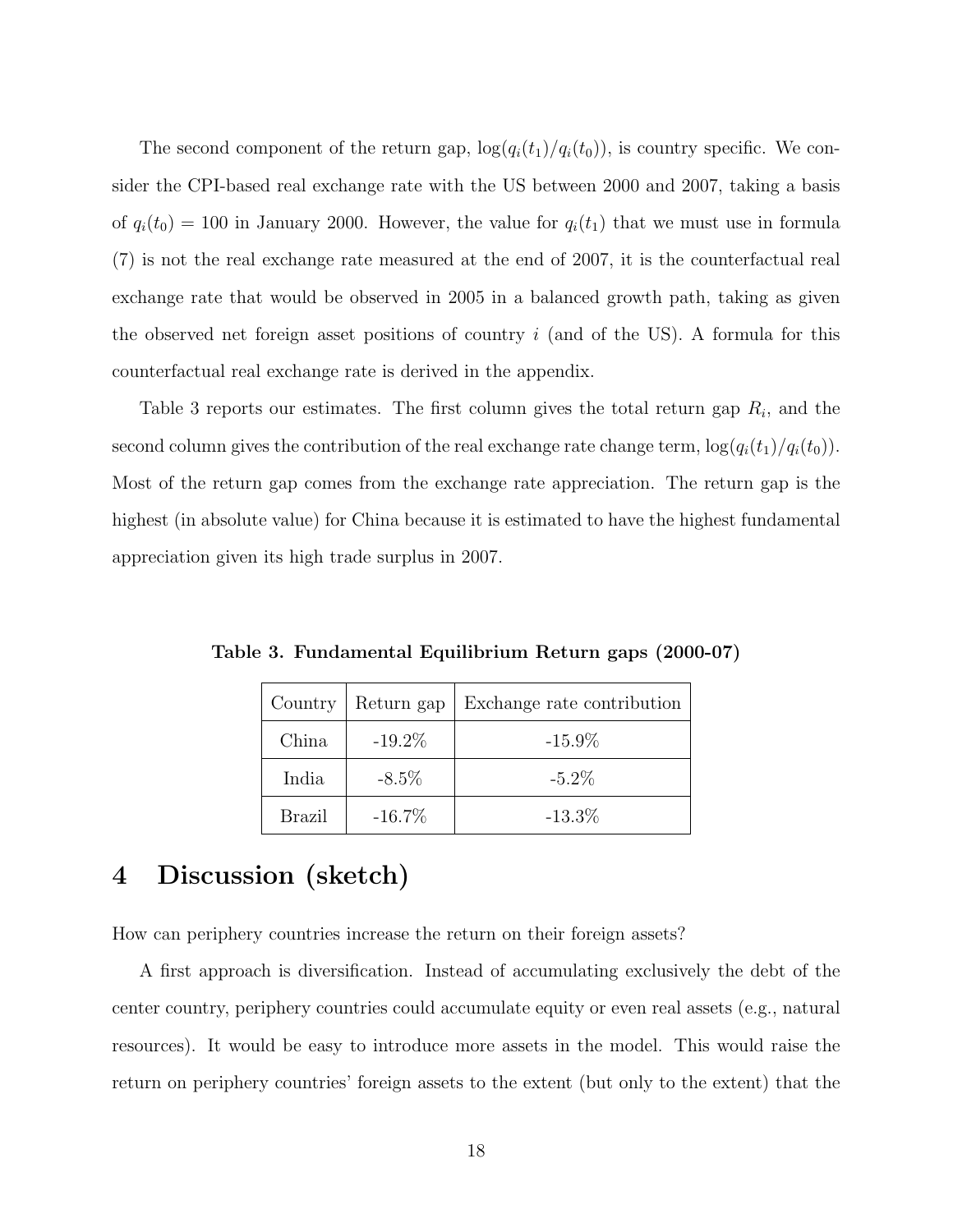diversification involves non-center assets. The center would accumulate less foreign liabilities, which would reduce the depreciation of the center currency relative to the periphery currencies. But this effect would be small because the real exchange rate is not very sensitive to the center's accumulation of foreign liabilities.

For the same reason, increasing the size of the center would raise the return that the periphery receives on its foreign assets, but only by a very small amount. To illustrate, Figure [tba] shows how the return gap of a periphery country depends on the center's ratio of foreign assets to GDP at the end of the accumulation period (time  $t_1$ ). Doubling the size of the center (as would be the case, for example, if the euro area were added to the US at the center) reduces the size of the foreign liabilities that the center needs to accumulate (in terms of its GDP) by a factor 2. This reduces (in absolute value) the return gap from  $\frac{1}{6}$ to  $[.]\%$ 

Most of the return gap is due to the exogenous technological rate of appreciation, which itself is exogenous to the international monetary and financial system. Countries in which the tradable sector grows at a high rate must have a low return on their foreign assets. The only way that the return on their foreign assets can be substantially increased is by reducing their accumulation of foreign assets. Ideally, those countries should run current account deficits and accumulate net foreign liabilities, so that the low return becomes a low interest rate on their liabilities.

For the SDR to have a large impact, it would have to allow periphery countries to reduce the share of their accumulation of reserves that comes from the current account. This is consistent with proposals to use the SDR in global financial safety nets (see, e.g.,Obstfeld (2011)). This is true, however, only if one believes that reserves are accumulated primarily for precautionary (rather than mercantilist) reasons.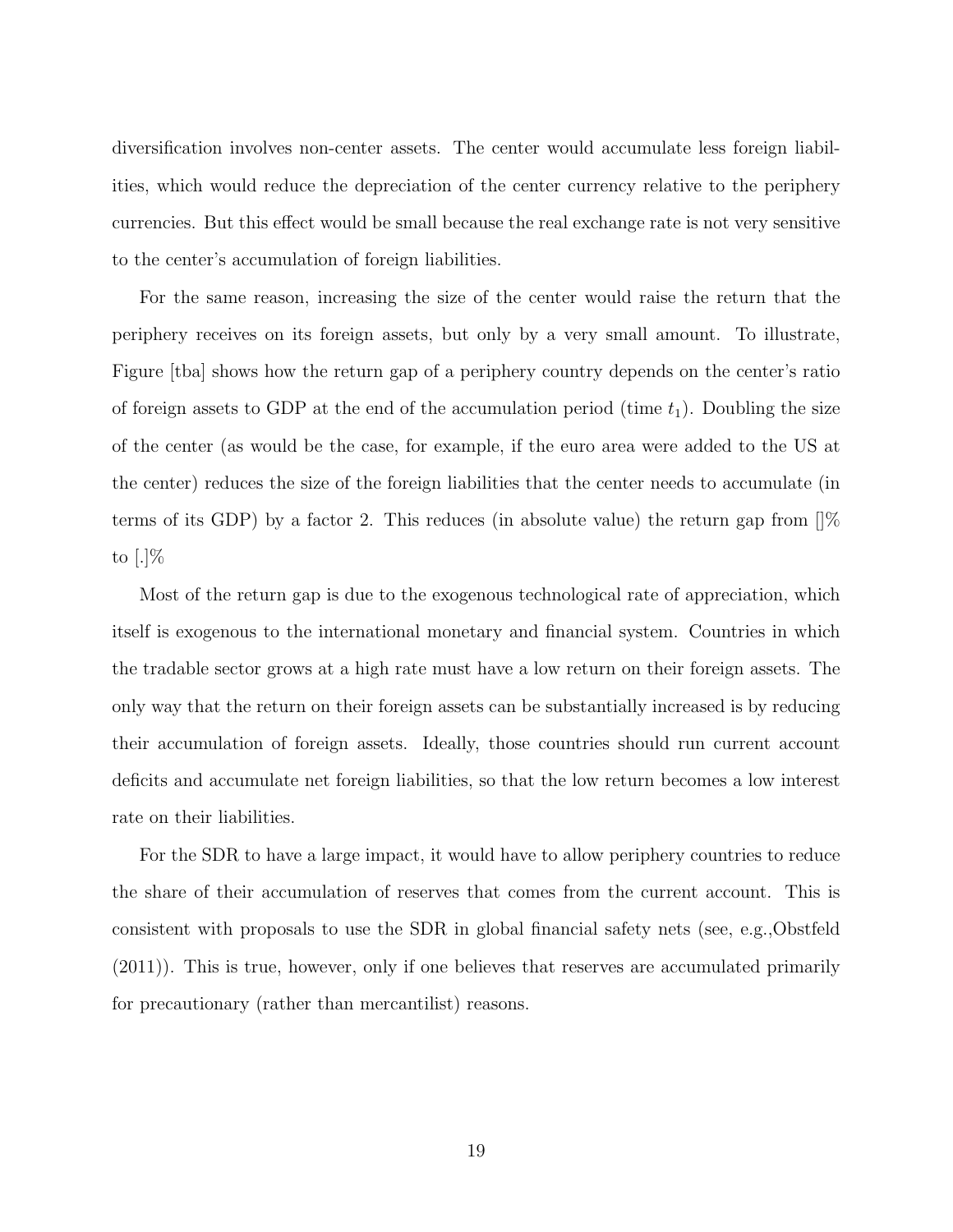# 5 Conclusion (sketch)

The model could be extended in several directions, for example by adding productive capital and investment. The Periphery's demand for liquidity could be endogenized in the context of a precautionary savings model.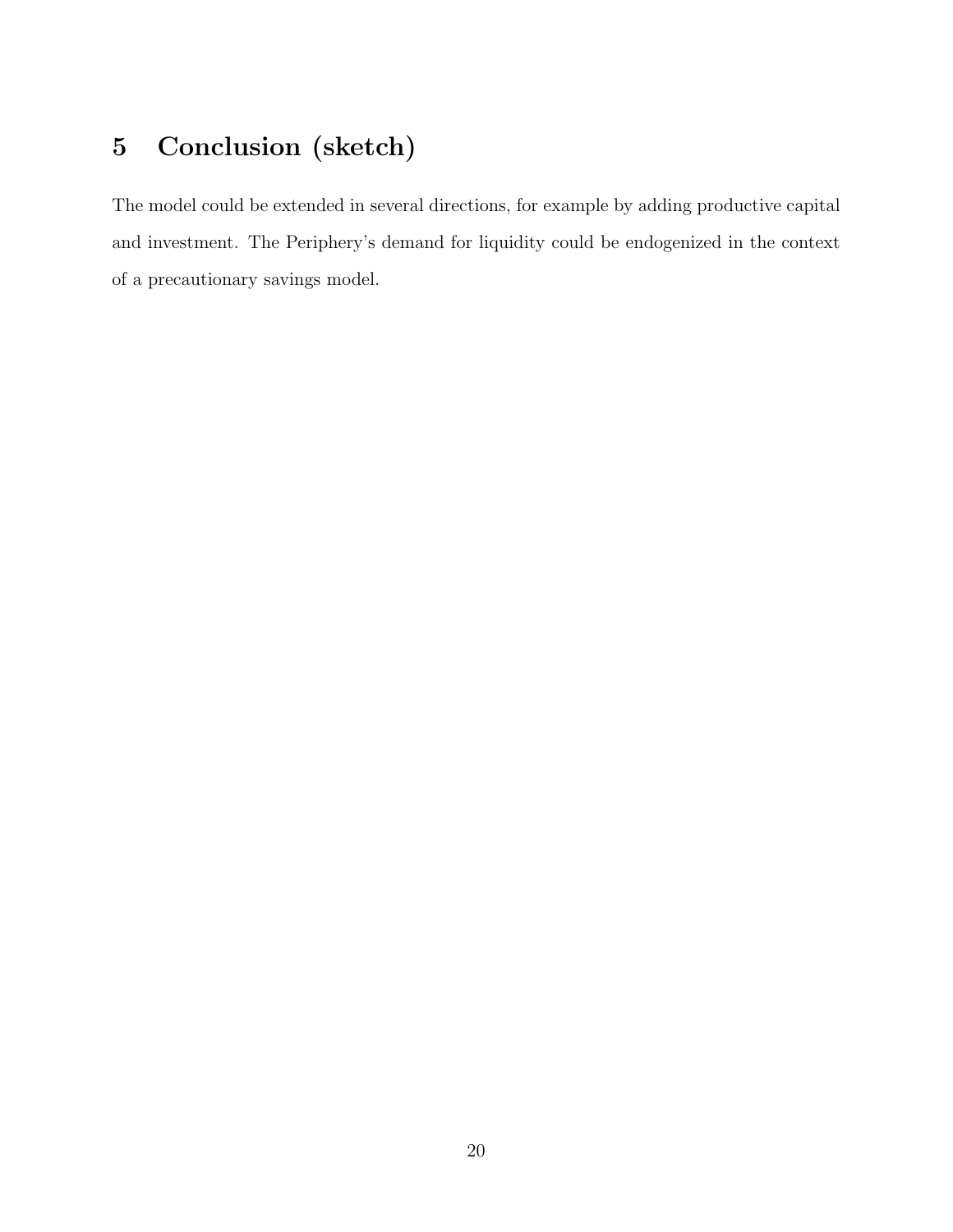## References

- Aizenman, J., and Y. Sun. 2009. "The financial crisis and sizable international reserves depletion: From'fear of floating'to the'fear of losing international reserves'?"
- Eichengreen, B.J. 2011. Exorbitant Privilege: The rise and fall of the Dollar and the Future of the International Monetary System. Oxford Univ Pr.
- Fahri, E., PO Gourinchas, and H. Rey. 2011. "Reforming the International Monetary System." mimeo, March.
- Gourinchas, Pierre-Olivier, and Olivier Jeanne. 2007. "Capital Flows to Developing Countries: The Allocation Puzzle." NBER Working Paper No. 13602.
- Gourinchas, P.O., H. Rey, and N. Govillot. 2010. "Exorbitant Privilege and Exorbitant Duty." Manuscript, Department of Economics, University of California, Berkeley.
- **Jeanne, Olivier.** 2007. "International Reserves in Emerging Market Countries: Too Much of a Good Thing?" Brookings Papers on Economic Activity 2007, , (1): 1–79.
- Krishnamurthy, A., and A. Vissing-Jorgensen. 2007. "The demand for Treasury debt."
- Lane, Philip R., and Gian Maria Milesi-Ferretti. 2007. "The External Wealth of Nations Mark II: Revised and Extended Estimates of Foreign Assets and Liabilities." Journal of International Economics, 73(2): 223–250.
- McCauley, R.N., and P. McGuire. 2009. "Dollar appreciation in 2008: safe haven, carry trades, dollar shortage and overhedging." BIS Quarterly Review, 4: 85–94.
- Obstfeld, M. 2011. "International Liquidity: The Fiscal Dimension." National Bureau of Economic Research.
- Obstfeld, M., and K.S. Rogoff. 2005. "Global current account imbalances and exchange rate adjustments." Brookings Papers on Economic Activity, 2005(1): 67–123.
- **Triffin, R.** 1960. Gold and the Dollar Crisis: The Future of Convertibility. New Haven, CT: Yale University Press.
- Williamson, J. 1994. *Estimating equilibrium exchange rates*. Peterson Institute.
- Zhou, X. 2009. "Reform the International Monetary System, Peoples Bank of China."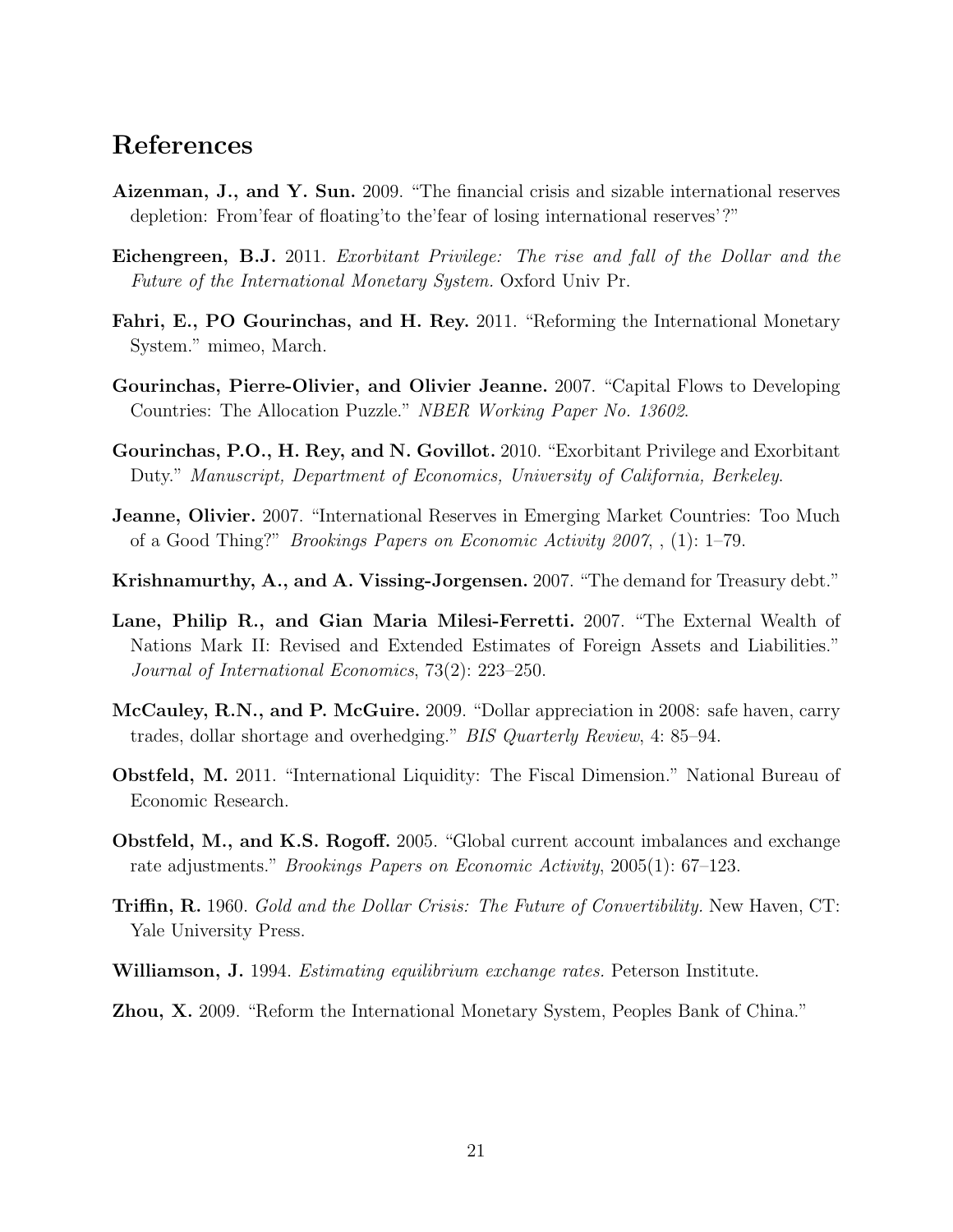### TECHNICAL APPENDIX

We express the real exchange rate of country  $i$  as a function of the consumption level of tradable good. The tradable good will be used as the numeraire. Let us denote by  $p_i$  the price of country i's nontradable good in terms of tradable good. Then we have

$$
q_i = \left[ \frac{(1 - \eta)p_1^{1 - \sigma} + \eta}{(1 - \eta)p_i^{1 - \sigma} + \eta} \right]^{1/(1 - \sigma)}
$$

and

$$
q_i = \left(\frac{p_1}{p_i}\right)^{1-\eta},
$$

if  $\sigma = 1$ . Then using the fact that,

$$
\frac{C_{Ni}}{C_{Ti}} = \frac{1 - \eta}{\eta} p_i^{-\sigma},\tag{10}
$$

,

and  $C_{Ni} = Y_{Ni}$  we have

$$
q_i = \left[ \frac{(1 - \eta)(C_{T1}/Y_{N1})^{(1 - \sigma)/\sigma} + \eta}{(1 - \eta)(C_{Ti}/Y_{Ni})^{(1 - \sigma)/\sigma} + \eta} \right]^{1/(1 - \sigma)}.
$$
\n(11)

In a steady-growth path, the equilibrium can be derived from the ratio  $a_i = A_i/Y_i$  as follows. The steady-growth budget constraint for country  $i$  implies

$$
\frac{C_i}{Y_i} = 1 + (r - g)a_i.
$$

Since  $C_i = (1 - x_i)Y_i$  one has

$$
x_i = -(r - g)a_i.
$$

Then using

$$
\frac{C_i}{Y_i} = \frac{C_{Ti} + p_i Y_{Ni}}{Y_{Ti} + p_i Y_{Ni}},\tag{12}
$$

and using  $(10)$  to substitute out  $p_i$  we obtain

$$
1 + (r - g)a_i = \frac{C_{Ti} + \left(\frac{1 - \eta C_{Ti}}{\eta} \frac{C_{Ti}}{Y_{Ni}}\right)^{1/\sigma} Y_{Ni}}{Y_{Ti} + \left(\frac{1 - \eta C_{Ti}}{\eta} \frac{C_{Ti}}{Y_{Ni}}\right)^{1/\sigma} Y_{Ni}}.
$$
\n(13)

Given  $a_i$ , this equation can be solved for  $C_{Ti}$ , which then allows one to compute the other endogenous variables.